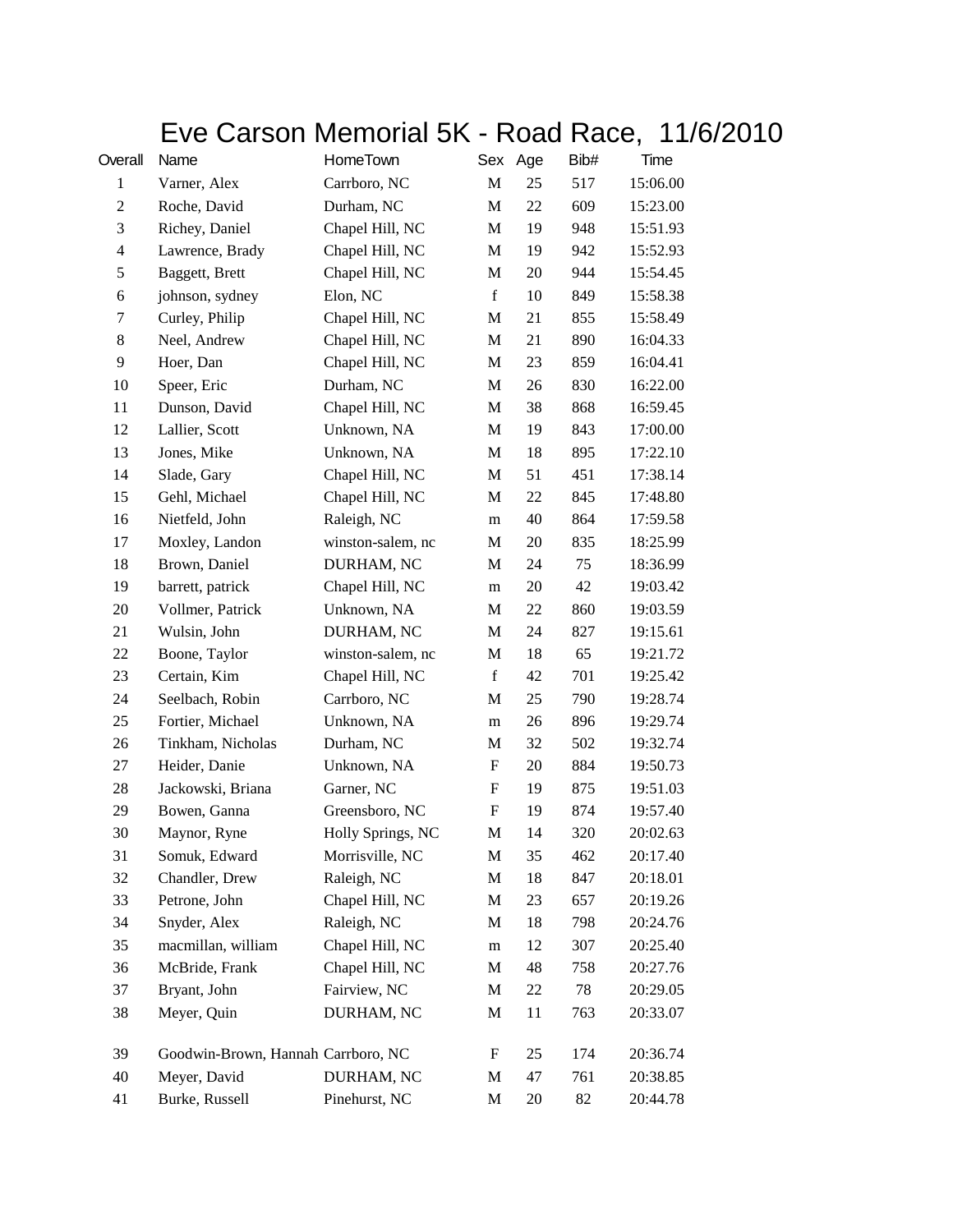| 42 | Johnstone, Christian | Raleigh, NC       | M                         | 20  | 240 | 20:46.00 |
|----|----------------------|-------------------|---------------------------|-----|-----|----------|
| 43 | Hofmenn, Heather     | Greensboro, NC    | ${\bf F}$                 | 20  | 898 | 20:48.09 |
| 44 | Feingold, Steven     | Raleigh, NC       | M                         | 23  | 142 | 20:48.70 |
| 45 | Portner, Daniel      | Chapel Hill, NC   | M                         | 19  | 892 | 20:49.73 |
| 46 | Vinson, Rebecca      | Chapel Hill, NC   | ${\bf F}$                 | 20  | 812 | 20:50.60 |
| 47 | Hussey, Jon          | Chapel Hill, NC   | M                         | 48  | 225 | 20:50.73 |
| 48 | Spectar, Daniel      | Unknown, NA       | M                         | 19  | 465 | 20:55.22 |
| 49 | Booker, Ben          | Chapel Hill, NC   | M                         | 21  | 869 | 20:57.81 |
| 50 | Bryant, Herbie       | Southport, NC     | M                         | 41  | 77  | 20:58.02 |
| 51 | Pomer, Thomas        | Chapel Hill, NC   | M                         | 23  | 390 | 21:00.89 |
| 52 | Werden, Andrew       | Chapel Hill, NC   | M                         | 44  | 534 | 21:07.09 |
| 53 | Shumaker, Spenser    | Raleigh, NC       | M                         | 23  | 794 | 21:12.33 |
| 54 | glauz, tom           | Chapel Hill, NC   | m                         | 53  | 631 | 21:12.43 |
| 55 | Cutler, Scott        | Raleigh, NC       | M                         | 18  | 707 | 21:13.13 |
| 56 | Ren, Takoda          | Chapel Hill, NC   | M                         | 12  | 402 | 21:15.73 |
| 57 | Bean, Eric           | Unknown, NA       | M                         | 22  | 861 | 21:16.60 |
| 58 | Irwin, Dorothy       | Chapel Hill, NC   | F                         | 19  | 643 | 21:27.95 |
| 59 | Baker, Ashley        | Waxhaw, NC        | $\boldsymbol{\mathrm{F}}$ | 18  | 862 | 21:27.95 |
| 60 | Sykes, Sam           | DURHAM, NC        | M                         | 17  | 494 | 21:32.89 |
| 61 | Lin, Steve           | Raleigh, NC       | M                         | 25  | 297 | 21:36.97 |
| 62 | Meyer, Grey          | DURHAM, NC        | M                         | 14  | 762 | 21:38.66 |
| 63 | Carter, George       | Chapel Hill, NC   | M                         | 25  | 95  | 21:39.08 |
| 64 | Holton, John         | Unknown, NA       | M                         | 25  | 638 | 21:39.67 |
| 65 | Perkins, DJ          | Chapel Hill, NC   | M                         | 25  | 644 | 21:40.43 |
| 66 | Karnatz, Susan       | Raleigh, NC       | ${\bf F}$                 | 37  | 253 | 21:42.42 |
| 67 | Just, Wendy          | Cary, NC          | $\boldsymbol{\mathrm{F}}$ | 38  | 746 | 21:47.65 |
| 68 | Lebo, Dana           | Chapel Hill, NC   | F                         | 50  | 291 | 21:49.50 |
| 69 | Haus, John           | Winston-Salem, NC | M                         | 20  | 204 | 21:58.33 |
| 70 | Bray, Joe            | Carrboro, NC      | M                         | 60  | 69  | 21:59.18 |
| 71 | Dinkins, Michael     | Chapel Hill, NC   | M                         | 19  | 127 | 22:02.32 |
| 72 | Brewer, Abigail      | Unknown, NA       | $\boldsymbol{\mathrm{F}}$ | 20  | 650 | 22:03.29 |
| 73 | Stewart, Chip        | Chapel Hill, NC   | M                         | 18  | 473 | 22:03.55 |
| 74 | Floyd, Laura         | Fayetteville, NC  | $\boldsymbol{\mathrm{F}}$ | 18  | 152 | 22:05.16 |
| 75 | Bleil, Louis         | Unknown, NA       | M                         | 48  | 838 | 22:08.42 |
| 76 | Thompson, Steve      | Chapel Hill, NC   | M                         | 110 | 667 | 22:10.81 |
| 77 | Gao, Jiang           | Cary, NC          | M                         | 34  | 161 | 22:17.88 |
| 78 | Baker, Heather       | Raleigh, NC       | $\boldsymbol{F}$          | 26  | 34  | 22:20.02 |
| 79 | Conger, Joshua       | Chapel Hill, NC   | M                         | 12  | 112 | 22:23.00 |
| 80 | Pulling, Sarah       | Unknown, NA       | $\mathbf f$               | 21  | 865 | 22:24.21 |
| 81 | Carlstrom, Denver    | Chapel Hill, NC   | M                         | 24  | 696 | 22:26.21 |
| 82 | Barber, Drew         | Chapel Hill, NC   | M                         | 23  | 38  | 22:28.66 |
| 83 | Haynes, Thomas       | Apex, NC          | M                         | 51  | 206 | 22:34.94 |
| 84 | Bryant, William      | Carrboro, NC      | M                         | 22  | 79  | 22:36.32 |
| 85 | Stockton, Mary       | Winston-Salem, NC | ${\bf F}$                 | 19  | 802 | 22:41.77 |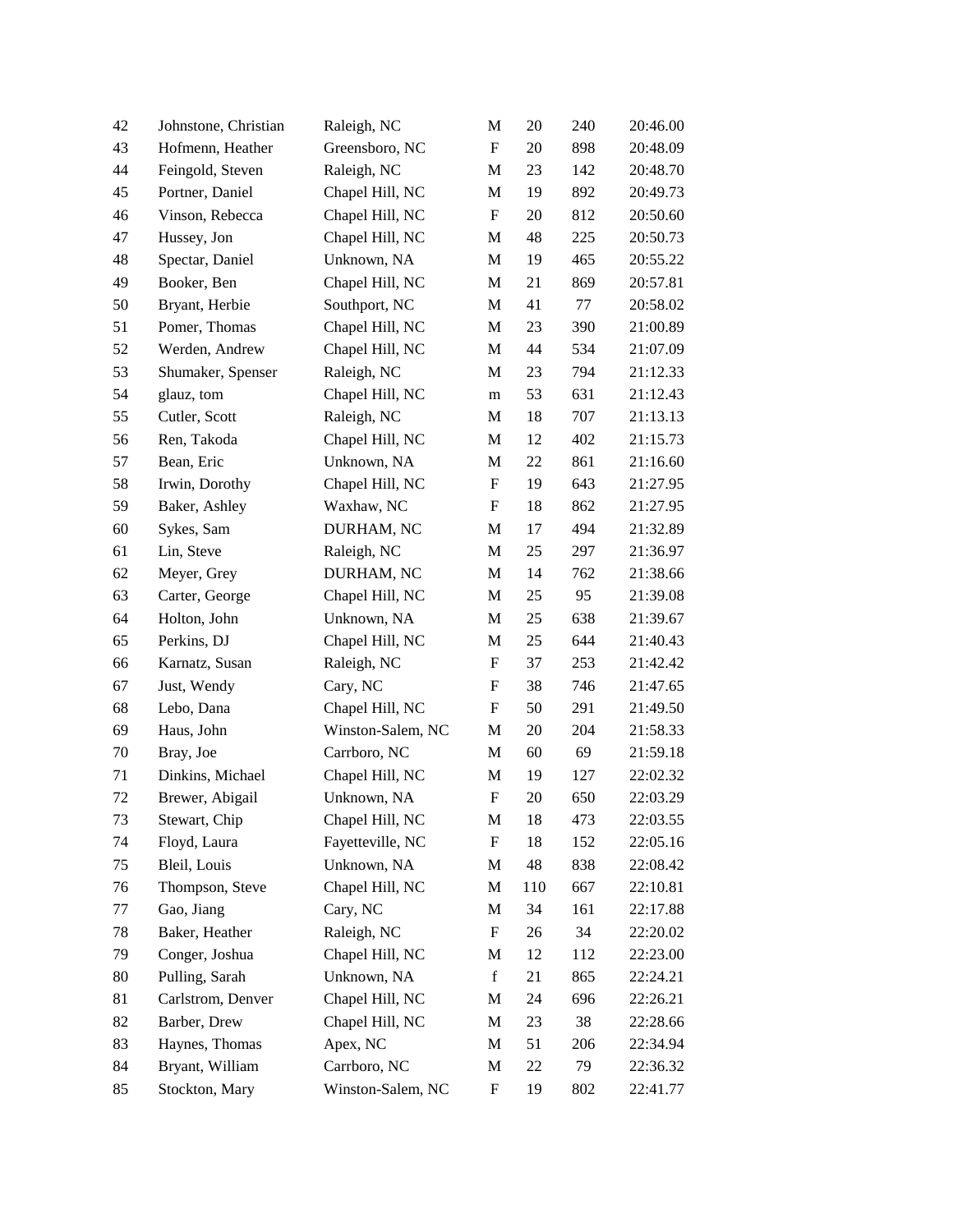| 86  | Watkins, Brian       | Durham, NC            | M                         | 33               | 526 | 22:44.16 |
|-----|----------------------|-----------------------|---------------------------|------------------|-----|----------|
| 87  | Boghosian, Hannah    | CARY, NC              | $\mathbf F$               | 20               | 692 | 22:44.97 |
| 88  | Schossow, Clay       | Chapel Hill, NC       | M                         | 24               | 431 | 22:49.73 |
| 89  | Nieman, Jeff         | Hillsborough, NC      | M                         | 33               | 363 | 22:52.87 |
| 90  | Morton, John         | CARY, NC              | M                         | 20               | 350 | 22:53.26 |
| 91  | Mitchell, Roger      | Carrboro, NC          | M                         | 60               | 669 | 22:55.59 |
| 92  | Cooper, Will         | Chapel Hill, NC       | M                         | 21               | 672 | 22:57.92 |
| 93  | Thomas, LeVelton     | Garner, NC            | $\mathbf M$               | 24               | 807 | 23:00.26 |
| 94  | North, Martin        | Chapel Hill, NC       | M                         | 27               | 598 | 23:00.65 |
| 95  | Rogers, Jen          | Unknown, NA           | $\mathbf f$               | 31               | 893 | 23:03.26 |
| 96  | Neighbors, Mackenzie | CARY, NC              | $\boldsymbol{\mathrm{F}}$ | 18               | 846 | 23:04.61 |
| 97  | Errante, Casey       | Chapel Hill, NC       | F                         | 20               | 568 | 23:10.02 |
| 98  | Mazzocchi, Jay       | Chapel Hill, NC       | $\mathbf M$               | 51               | 323 | 23:11.10 |
| 99  | McHenry, John        | Raleigh, NC           | $\mathbf M$               | 18               | 327 | 23:12.76 |
| 100 | Koester, Jenna       | <b>BURLINGTON, NC</b> | $\boldsymbol{\mathrm{F}}$ | 18               | 273 | 23:13.76 |
| 101 | Koester, Emily       | <b>BURLINGTON, NC</b> | F                         | 13               | 272 | 23:14.22 |
| 102 | chandler, kevin      | Chapel Hill, NC       | m                         | 22               | 659 | 23:18.66 |
| 103 | Ward, Deirdre        | Cary, NC              | $\boldsymbol{\mathrm{F}}$ | 46               | 818 | 23:18.92 |
| 104 | Carter, Jamie        | Durham, NC            | F                         | 24               | 699 | 23:24.31 |
| 105 | Powell, John Banks   | Chapel Hill, NC       | $\mathbf M$               | 22               | 772 | 23:25.22 |
| 106 | Ames, Milly          | Chapel Hill, NC       | ${\bf F}$                 | 12               | 23  | 23:28.83 |
| 107 | Sullivan, Kevin      | Raleigh, NC           | $\mathbf M$               | 46               | 485 | 23:32.73 |
| 108 | Stewart, Darrell     | Apex, NC              | $\mathbf M$               | 48               | 474 | 23:32.73 |
| 109 | Sullivan, Lauren     | Chapel Hill, NC       | $\boldsymbol{F}$          | 20               | 486 | 23:33.65 |
| 110 | Huang, Stephanie     | Philadelphia, PA      | F                         | 23               | 219 | 23:38.10 |
| 111 | Mauney, Logan        | Tucson, AZ            | $\mathbf M$               | 19               | 757 | 23:38.69 |
| 112 | Tomkovich, Sarah     | Chapel Hill, NC       | F                         | 23               | 808 | 23:38.78 |
| 113 | Clark, Madeleine     | Chapel Hill, NC       | $\boldsymbol{\mathrm{F}}$ | 22               | 105 | 23:39.68 |
| 114 | Merritt, Nicolas     | Chapel Hill, NC       | M                         | 18               | 331 | 23:40.96 |
| 115 | Hardy, Ralph         | Chapel Hill, NC       | $\mathbf M$               | 50               | 196 | 23:41.70 |
| 116 | Shaw, Teryn          | Raleigh, NC           | $\boldsymbol{\mathrm{F}}$ | 21               | 793 | 23:43.18 |
| 117 | Anderson, Mark       | Durham, NC            | M                         | 47               | 24  | 23:43.79 |
| 118 | Golat, Bill          | Unknown, NA           | M                         | 53               | 870 | 23:44.13 |
| 119 | Rao, Sarada          | Chapel Hill, NC       | $\boldsymbol{F}$          | 26               | 397 | 23:44.53 |
| 120 | Lineberry, Sarah     | Chapel Hill, NC       | $\boldsymbol{F}$          | 20               | 300 | 23:45.13 |
| 121 | wurzelmann, mary     | Chapel Hill, NC       | $\mathbf f$               | 19               | 548 | 23:47.25 |
| 122 | Desmarais, Raymond   | RALEIGH, NC           | M                         | 38               | 125 | 23:48.80 |
| 123 | Deselm, Claires      | Chapel Hill, NC       | $\boldsymbol{\mathrm{F}}$ | $\boldsymbol{0}$ | 882 | 23:53.80 |
| 124 | James, Philip        | Chapel Hill, NC       | M                         | 20               | 235 | 23:54.70 |
| 125 | Titcomb, Georgia     | Chapel Hill, NC       | F                         | 19               | 504 | 23:56.08 |
| 126 | Chanon, Andrew       | Durham, NC            | M                         | 31               | 100 | 23:58.21 |
| 127 | Wang, Maxwell        | Chapel Hill, NC       | M                         | 18               | 525 | 23:59.30 |
| 128 | Gregg, Ryan          | Durham, NC            | M                         | $22\,$           | 573 | 24:00.57 |
| 129 | Morrow, Paige        | Chapel Hill, NC       | $\boldsymbol{F}$          | 22               | 873 | 24:02.24 |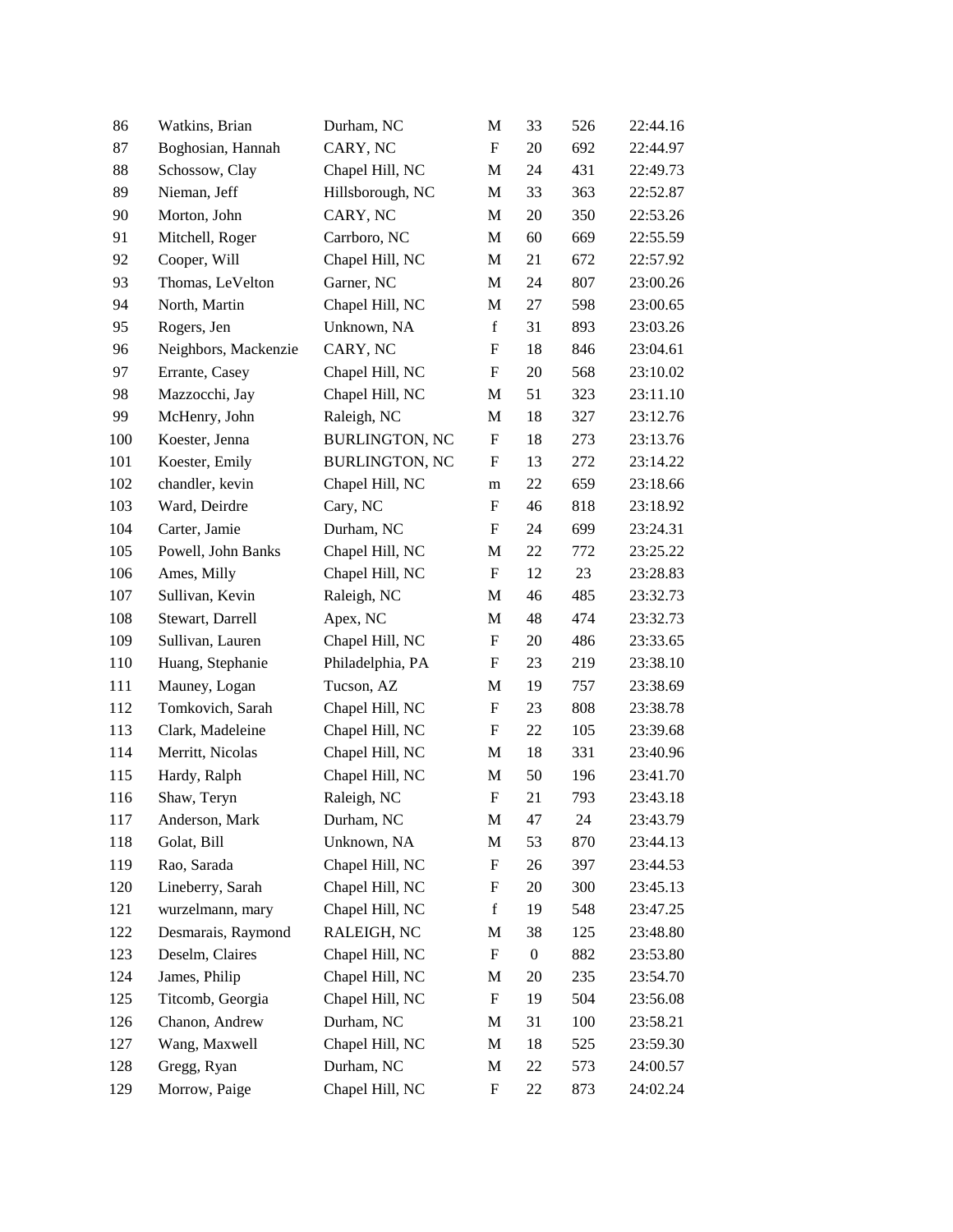| 130 | Bostic, Matthew       | RALEIGH, NC       | M                         | 22 | 694 | 24:02.88 |
|-----|-----------------------|-------------------|---------------------------|----|-----|----------|
| 131 | Bellman, Jonathan     | DURHAM, NC        | M                         | 47 | 48  | 24:03.32 |
| 132 | Rome, Hunter          | Chapel Hill, NC   | M                         | 22 | 781 | 24:05.03 |
| 133 | White, Andrew         | Durham, NC        | M                         | 24 | 824 | 24:05.88 |
| 134 | Sullivan, Katie       | Raleigh, NC       | F                         | 15 | 484 | 24:09.93 |
| 135 | Dearmin, Seth         | Raleigh, NC       | M                         | 26 | 867 | 24:10.93 |
| 136 | DeSelm, Tracy         | Chapel Hill, NC   | $\mathbf f$               | 50 | 881 | 24:11.25 |
| 137 | Nissen, Louise        | Morrisville, NC   | $\boldsymbol{\mathrm{F}}$ | 35 | 766 | 24:12.94 |
| 138 | Hall, Chris           | Silver Spring, MD | M                         | 25 | 853 | 24:13.24 |
| 139 | Grissom, Nick         | Chapel Hill, NC   | M                         | 19 | 943 | 24:13.63 |
| 140 | Robinson, Aaron       | Chapel Hill, NC   | M                         | 20 | 607 | 24:15.72 |
| 141 | Pease, Keri           | Apex, NC          | F                         | 31 | 770 | 24:16.19 |
| 142 | Skrabal, Joseph       | Wilmington, NC    | M                         | 19 | 796 | 24:20.97 |
| 143 | goley, april          | Durham, NC        | $\mathbf f$               | 32 | 171 | 24:25.16 |
| 144 | goley, Michael        | Durham, NC        | m                         | 32 | 172 | 24:25.89 |
| 145 | Griffin, Jessica      | Chapel Hill, NC   | ${\bf F}$                 | 19 | 185 | 24:26.33 |
| 146 | Keck, Frazier         | Chapel Hill, NC   | M                         | 49 | 747 | 24:31.09 |
| 147 | Brennan, Paula        | Chapel Hill, NC   | $\boldsymbol{\mathrm{F}}$ | 47 | 695 | 24:31.69 |
| 148 | Padykula, David       | Mooresville, NC   | M                         | 21 | 373 | 24:32.93 |
| 149 | <b>BIGELOW, REGAN</b> | Haw River, NC     | F                         | 31 | 54  | 24:34.13 |
| 150 | Lewis, William        | DURHAM, NC        | M                         | 61 | 752 | 24:35.35 |
| 151 | Baillie, Katie        | Durham, NC        | F                         | 26 | 685 | 24:37.14 |
| 152 | Andrews, Sam          | Morrisville, NC   | M                         | 17 | 556 | 24:37.58 |
| 153 | Glaeser, Rachel       | Charlotte, NC     | $\mathbf F$               | 22 | 168 | 24:38.14 |
| 154 | Jones, Austin         | Chapel Hill, NC   | U                         | 19 | 660 | 24:40.14 |
| 155 | stroud, geordan       | New Bern, NC      | M                         | 19 | 803 | 24:42.93 |
| 156 | Sandridge, Edward     | Carrboro, NC      | M                         | 21 | 426 | 24:45.83 |
| 157 | Anthony, Christie     | Chapel Hill, NC   | $\boldsymbol{F}$          | 20 | 27  | 24:46.65 |
| 158 | Spickard, Anna        | Chapel Hill, NC   | $\mathbf F$               | 18 | 833 | 24:47.65 |
| 159 | Barger, Sarah         | Chapel Hill, NC   | $\mathbf F$               | 19 | 558 | 24:48.41 |
| 160 | Saunders, Julia       | Chapel Hill, NC   | ${\bf F}$                 | 20 | 788 | 24:49.58 |
| 161 | Glidewell, Keith      | Chapel Hill, NC   | M                         | 51 | 169 | 24:49.61 |
| 162 | sampson, johanna      | Chapel Hill, NC   | $\boldsymbol{\mathrm{F}}$ | 32 | 946 | 24:50.46 |
| 163 | Roccaro, Anthony      | Raleigh, NC       | M                         | 31 | 411 | 24:51.45 |
| 164 | Saksa, Ellie          | Pittsboro, NC     | F                         | 13 | 832 | 24:51.67 |
| 165 | Bingham, Mary Ellen   | Chapel Hill, NC   | F                         | 28 | 691 | 24:53.16 |
| 166 | Walsh, Meghan         | Chapel Hill, NC   | F                         | 27 | 814 | 24:53.22 |
| 167 | Tarantino, Lisa       | Chapel Hill, NC   | ${\bf F}$                 | 43 | 621 | 24:53.28 |
| 168 | Ackerman, Zoe         | Chapel Hill, NC   | F                         | 18 | 14  | 24:54.05 |
| 169 | Prenda, Jennifer      | Chapel Hill, NC   | F                         | 35 | 393 | 24:58.16 |
| 170 | hirshman, dan         | Chapel Hill, NC   | m                         | 37 | 633 | 25:00.70 |
| 171 | Robbins, Mary         | Durham, NC        | F                         | 26 | 642 | 25:00.93 |
| 172 | Kris, Michael         | WAKE FOREST, NC   | M                         | 43 | 276 | 25:03.54 |
| 173 | Kryczkowski, Stephen  | Jacksonville, NC  | M                         | 22 | 278 | 25:04.35 |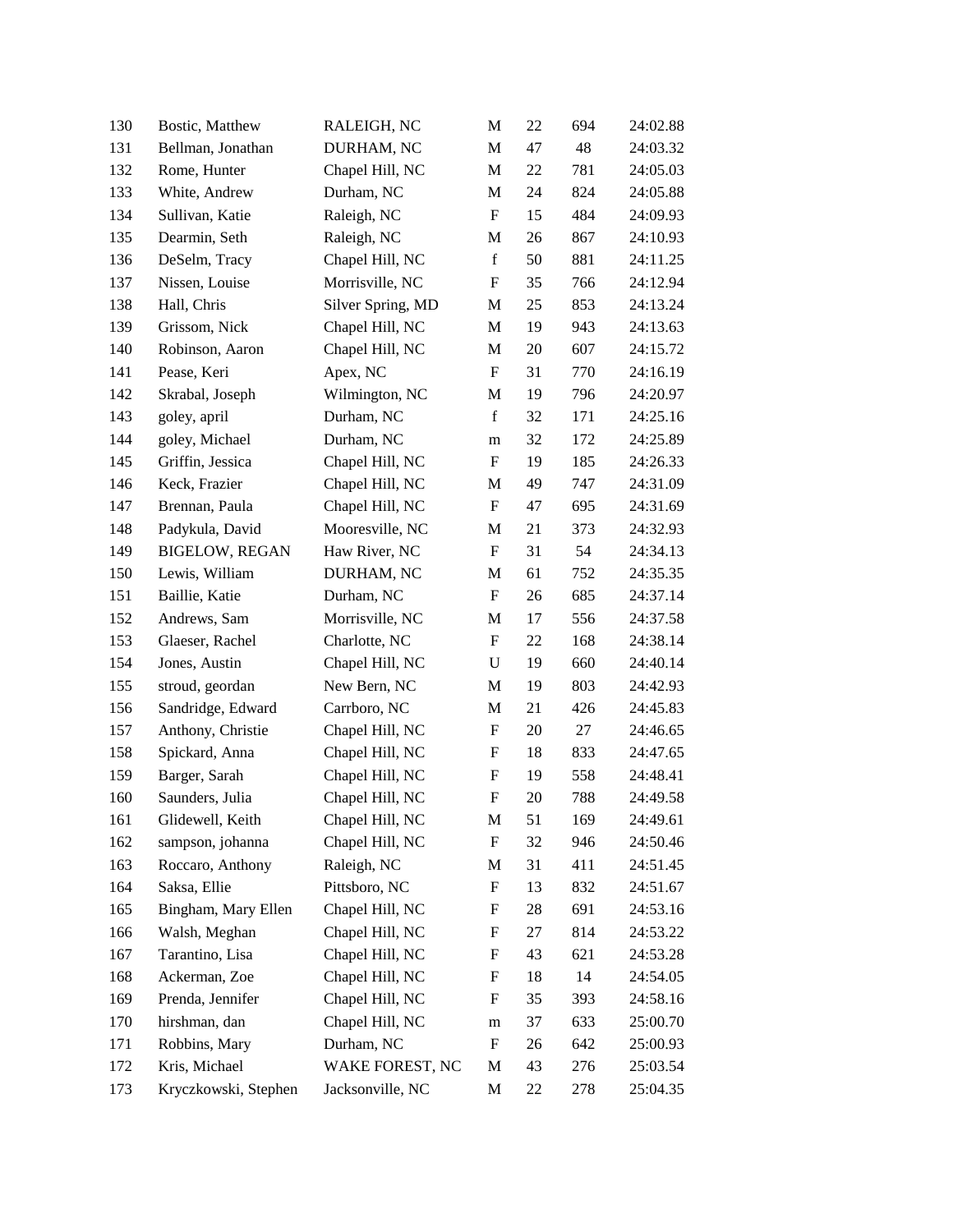| 174 | Ziesemer, Amanda     | Chapel Hill, NC        | $\boldsymbol{\mathrm{F}}$ | 19 | 628 | 25:06.89 |
|-----|----------------------|------------------------|---------------------------|----|-----|----------|
| 175 | Helen, Lindau        | Asheville, NC          | F                         | 20 | 839 | 25:10.51 |
| 176 | Marshall, John       | Carrboro, NC           | M                         | 55 | 756 | 25:11.19 |
| 177 | Chanon, Vicki        | Durham, NC             | $\boldsymbol{\mathrm{F}}$ | 30 | 101 | 25:12.43 |
| 178 | Suczynski, Matthew   | Hillsborough, NC       | m                         | 31 | 804 | 25:13.37 |
| 179 | Sykes, Grace         | DURHAM, NC             | $\mathbf F$               | 19 | 493 | 25:13.37 |
| 180 | Collins, Zandy       | Durham, NC             | M                         | 33 | 866 | 25:14.40 |
| 181 | Wipper, Landis       | Unknown, NA            | $\boldsymbol{\mathrm{F}}$ | 13 | 886 | 25:15.59 |
| 182 | Flanagan, Jeff       | Raleigh, NC            | M                         | 31 | 148 | 25:16.29 |
| 183 | snellings, marina    | Concord, NC            | $\mathbf f$               | 19 | 797 | 25:17.50 |
| 184 | Bresky, Carole Lee   | Pittsboro, NC          | $\boldsymbol{\mathrm{F}}$ | 56 | 834 | 25:19.84 |
| 185 | Wampole, Mark        | Hillsborough, NC       | M                         | 43 | 524 | 25:19.84 |
| 186 | osborn, judy         | Charlotte NC 28209, NC | F                         | 57 | 368 | 25:20.84 |
| 187 | Mullis, Randall      | Carrboro, NC           | M                         | 50 | 352 | 25:24.50 |
| 188 | Kneib, Cameron       | Chapel Hill, NC        | M                         | 18 | 269 | 25:27.86 |
| 189 | Pickering, Chase     | Chapel Hill, NC        | M                         | 23 | 383 | 25:28.44 |
| 190 | Afify, Hannah        | Chapel Hill, NC        | F                         | 18 | 16  | 25:29.11 |
| 191 | Haines, Julia        | Chapel Hill, NC        | F                         | 14 | 188 | 25:30.11 |
| 192 | Dibble, Hannah       | Chapel Hill, NC        | F                         | 18 | 841 | 25:33.19 |
| 193 | Hogan, Katherine     | RALEIGH, NC            | F                         | 29 | 740 | 25:39.59 |
| 194 | Stewart, Sarah       | Fayetteville, NC       | F                         | 17 | 475 | 25:40.10 |
| 195 | Schwartz, Cody       | Cary, NC               | M                         | 25 | 433 | 25:45.09 |
| 196 | Balboa, Marie        | Bel Air, MD            | $\boldsymbol{\mathrm{F}}$ | 19 | 36  | 25:45.34 |
| 197 | Chumney, Taylor      | Chapel Hill, NC        | $\boldsymbol{F}$          | 21 | 104 | 25:49.09 |
| 198 | Antes, Stephen       | Morrisville, NC        | M                         | 27 | 684 | 25:50.92 |
| 199 | Anderson, Daniel     | Chapel Hill, NC        | M                         | 48 | 629 | 25:51.13 |
| 200 | Goray, Cami          | Raleigh, NC            | F                         | 14 | 175 | 25:51.92 |
| 201 | Magallanes, Gabriela | Chapel Hill, NC        | $\boldsymbol{F}$          | 21 | 311 | 25:52.13 |
| 202 | conyngham, maggie    | Potomac, MD            | F                         | 17 | 113 | 25:52.83 |
| 203 | Williams, Andrew     | Chapel Hill, NC        | M                         | 19 | 542 | 25:52.92 |
| 204 | ames, natalie        | Chapel Hill, NC        | $\boldsymbol{\mathrm{F}}$ | 42 | 748 | 25:53.92 |
| 205 | widle, emily         | Chapel Hill, NC        | $\mathbf f$               | 22 | 540 | 25:54.92 |
| 206 | Carroll, Christopher | Cary, NC               | M                         | 19 | 93  | 25:55.92 |
| 207 | Richardson, J. Lucas | Unknown, NA            | M                         | 18 | 407 | 26:07.10 |
| 208 | Schofield, Evelyn    | Chapel Hill, NC        | ${\bf F}$                 | 21 | 430 | 26:07.49 |
| 209 | Juzumaite, Monika    | Chapel Hill, NC        | $\boldsymbol{F}$          | 19 | 840 | 26:07.64 |
| 210 | Rogers, Pierce       | Chapel Hill, NC        | M                         | 13 | 413 | 26:19.55 |
| 211 | Sams, Ronald         | Glenshaw, PA           | M                         | 23 | 424 | 26:20.47 |
| 212 | Edens, Amy           | Cary, NC               | $\boldsymbol{F}$          | 23 | 130 | 26:20.97 |
| 213 | Jones, Chase         | Chapel Hill, NC        | M                         | 22 | 242 | 26:21.12 |
| 214 | Simms, Ashley        | Raleigh, NC            | $\boldsymbol{F}$          | 23 | 442 | 26:27.08 |
| 215 | Davies, Alex         | Chapel Hill, NC        | $\boldsymbol{F}$          | 19 | 119 | 26:28.30 |
| 216 | Drinkwalter, Lucia   | Chapel Hill, NC        | $\boldsymbol{F}$          | 13 | 885 | 26:28.82 |
| 217 | Bodenheimer, Thomas  | Carrboro, NC           | M                         | 40 | 64  | 26:30.59 |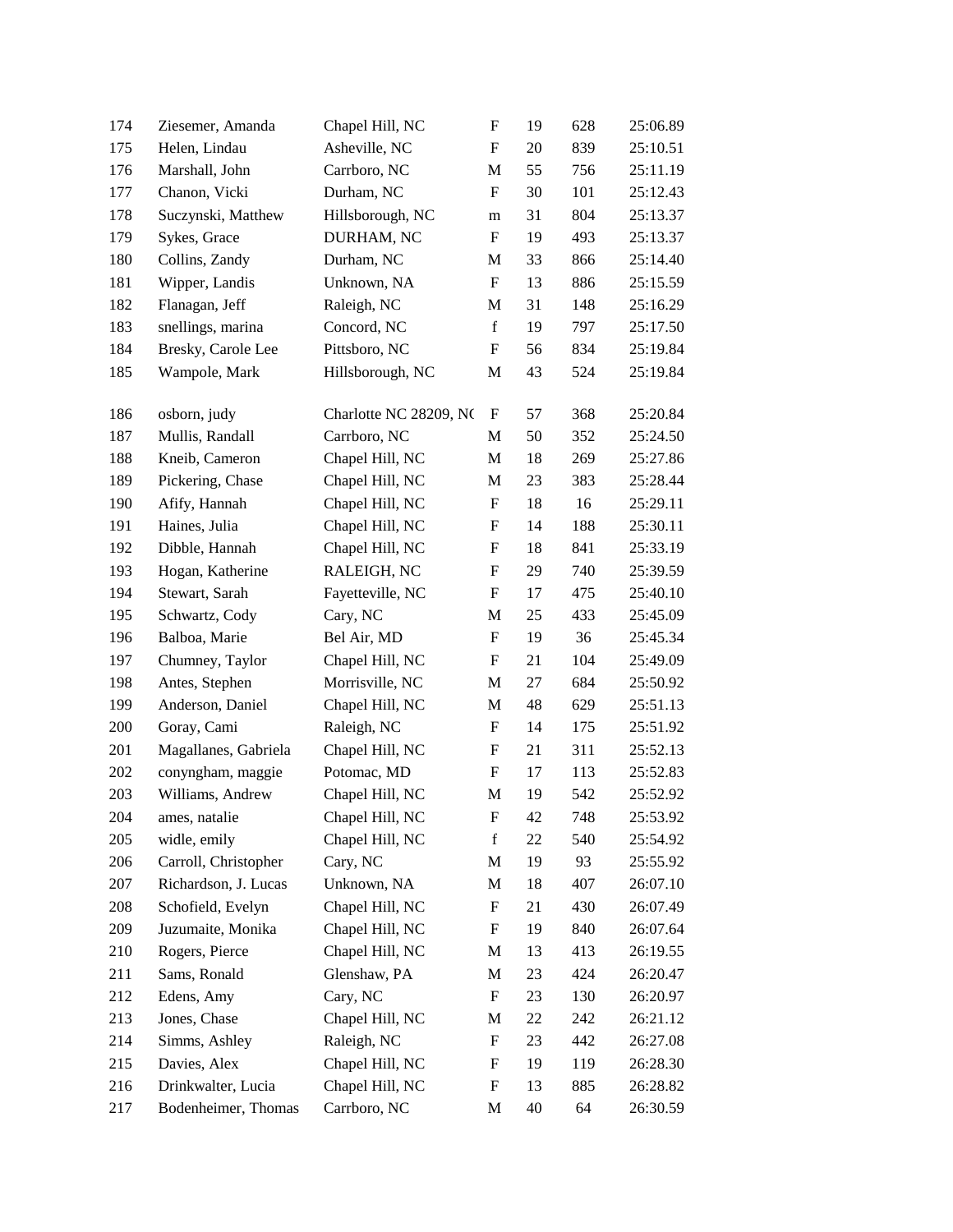| 218 | Taylor, Christina                         | Chapel Hill, NC       | F                         | 19 | 806 | 26:30.94 |
|-----|-------------------------------------------|-----------------------|---------------------------|----|-----|----------|
| 219 | Summers, Grace                            | Durham, NC            | F                         | 19 | 488 | 26:31.64 |
| 220 | Walton, Bethany                           | Chapel Hill, NC       | F                         | 22 | 815 | 26:31.66 |
| 221 | Gregory, Kenneth                          | Winterville, NC       | M                         | 38 | 184 | 26:34.21 |
| 222 | Wang, Hall                                | Colorado Springs, CO  | M                         | 24 | 817 | 26:38.51 |
| 223 | Garner, Elizabeth                         | Carrboro, NC          | F                         | 25 | 164 | 26:40.51 |
| 224 | Cederlund, Anna                           | Chapel Hill, NC       | F                         | 25 | 99  | 26:40.79 |
| 225 | Salmon, Donald B.                         | Durham, NC            | M                         | 37 | 836 | 26:43.84 |
| 226 | Ullmann, Cara                             | Chapel Hill, NC       | ${\bf F}$                 | 28 | 513 | 26:45.19 |
| 227 | Krouse, Michael                           | Chapel Hill, NC       | M                         | 24 | 750 | 26:46.95 |
| 228 | Bloomfield, Annalee                       | New York, NY          | $\boldsymbol{\mathrm{F}}$ | 23 | 61  | 26:48.38 |
| 229 | Hobbs, Will                               | Siler City, NC        | M                         | 23 | 854 | 26:49.38 |
| 230 | Mullis, Robin                             | Carrboro, NC          | F                         | 53 | 353 | 26:49.51 |
| 231 | campbell, christian                       | Pittsboro, NC         | m                         | 42 | 654 | 26:50.38 |
| 232 | Hornbeck, Melissa                         | Chapel Hill, NC       | F                         | 19 | 842 | 26:53.08 |
| 233 | Szatkowski, Sarah                         | Durham, NC            | F                         | 26 | 495 | 26:53.92 |
| 234 | Donovan, Cynthia                          | Chapel Hill, NC       | F                         | 33 | 710 | 26:57.11 |
| 235 | Barnes, Jennie                            | Unknown, NA           | F                         | 21 | 40  | 26:57.20 |
| 236 | Werden, Jacob                             | Chapel Hill, NC       | M                         | 11 | 535 | 27:00.45 |
| 237 | killian, coco                             | Charlotte, NC         | $\mathbf f$               | 57 | 940 | 27:00.85 |
| 238 | Mielke, Melissa                           | Chapel Hill, NC       | F                         | 20 | 333 | 27:02.60 |
| 239 | Bailey, Jenna                             | Chapel Hill, NC       | F                         | 22 | 33  | 27:03.35 |
| 240 | Huaug, Megan                              | Chapel Hill, NC       | F                         | 18 | 653 | 27:03.99 |
| 241 | Ferriola-Bruckenstein, Ka Chapel Hill, NC |                       | F                         | 18 | 645 | 27:04.00 |
| 242 | Istock, Danielle                          | Chapel Hill, NC       | F                         | 20 | 228 | 27:05.81 |
| 243 | Williams, David                           | Raleigh, NC           | M                         | 49 | 825 | 27:06.82 |
| 244 | Provosty, Raphael                         | Wilmington, NC        | M                         | 20 | 395 | 27:07.80 |
| 245 | Kanoy, Jenna                              | Durham, NC            | F                         | 25 | 251 | 27:08.63 |
| 246 | Fizer, Chelsea                            | Chapel Hill, NC       | F                         | 18 | 716 | 27:10.61 |
| 247 | Cochrane, Isabella                        | Chapel Hill, NC       | $\boldsymbol{\mathrm{F}}$ | 20 | 905 | 27:10.79 |
| 248 | Stricker, Meredith                        | Chapel Hill, NC       | F                         | 21 | 480 | 27:10.93 |
| 249 | Agostinelli, Scott                        | CARY, NC              | M                         | 36 | 17  | 27:12.81 |
| 250 | Osir, Jeremy                              | Chapel Hill, NC       | M                         | 19 | 369 | 27:14.00 |
| 251 | Kanoy, Carolyn                            | winston-salem, nc     | F                         | 57 | 250 | 27:14.57 |
| 252 | elison, heather                           | Chapel Hill, NC       | F                         | 25 | 712 | 27:16.54 |
| 253 | LePage, Erin                              | Chapel Hill, NC       | F                         | 18 | 588 | 27:19.72 |
| 254 | Onsager, Marissa                          | Chapel Hill, NC       | F                         | 18 | 603 | 27:19.84 |
| 255 | Goodnight, Bill                           | Carrboro, NC          | M                         | 41 | 173 | 27:20.17 |
| 256 | Tattersall, Crystal                       | Timberlake, NC        | F                         | 27 | 805 | 27:20.95 |
| 257 | Koester, David                            | <b>BURLINGTON, NC</b> | M                         | 46 | 271 | 27:21.26 |
| 258 | Nix, Hanna                                | Chapel Hill, NC       | F                         | 20 | 767 | 27:22.11 |
| 259 | Rice, Sonya                               | Chapel Hill, NC       | F                         | 20 | 404 | 27:23.26 |
| 260 | Shea, Richard                             | Cary, NC              | M                         | 46 | 440 | 27:28.44 |
| 261 | Sunde, Kiri                               | Chapel Hill, NC       | $\boldsymbol{\mathrm{F}}$ | 20 | 489 | 27:30.10 |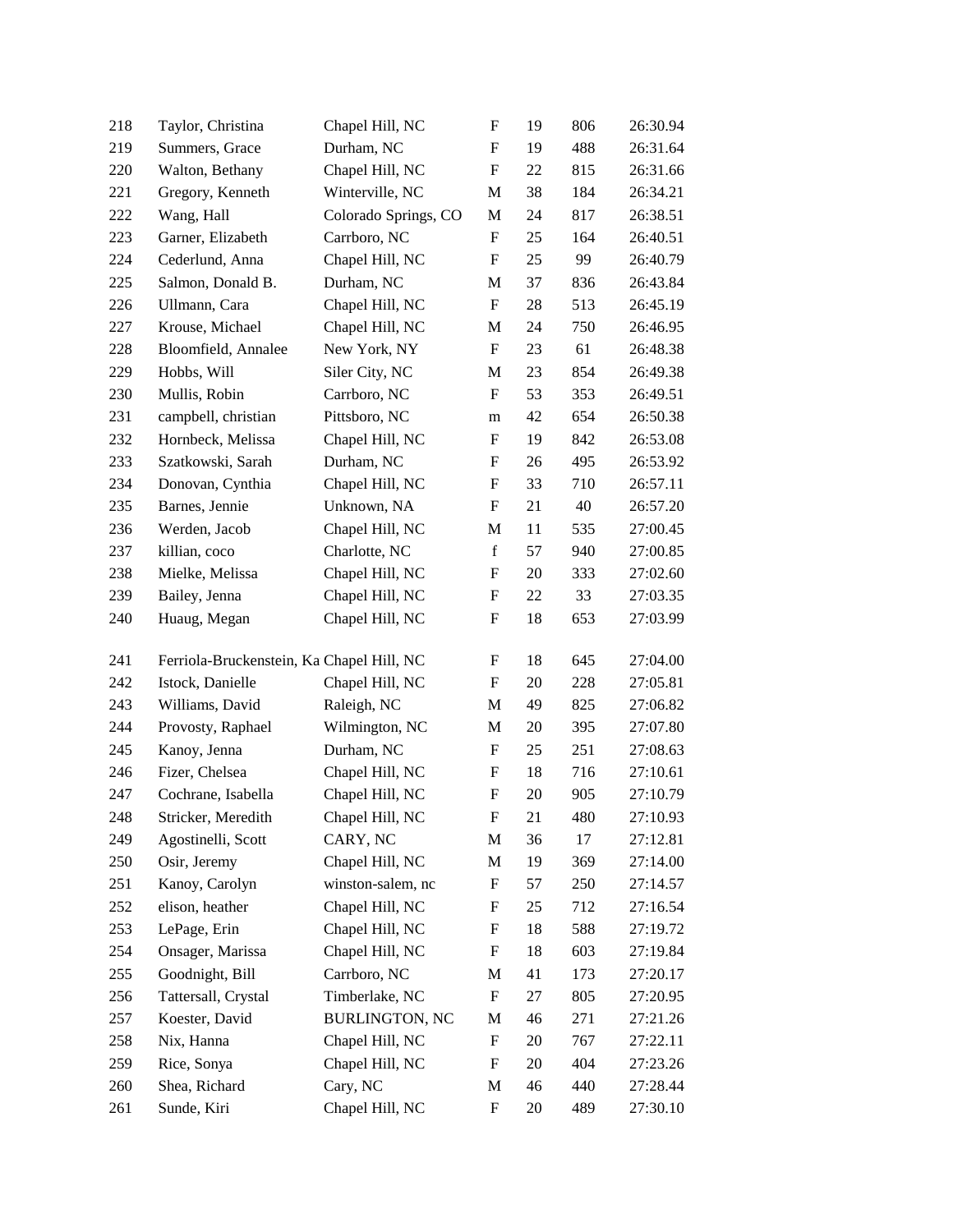| 262 | kemper, benji                            | Chapel Hill, NC       | m                         | 13 | 257 | 27:30.56 |
|-----|------------------------------------------|-----------------------|---------------------------|----|-----|----------|
| 263 | Novinski, Katherine                      | Chapel Hill, NC       | F                         | 21 | 364 | 27:31.10 |
| 264 | Robinson, Asyah                          | Elon, NC              | F                         | 11 | 410 | 27:32.10 |
| 265 | Otten, Laura                             | Chapel Hill, NC       | $\boldsymbol{F}$          | 24 | 371 | 27:32.10 |
| 266 | hart, sarah                              | Durham, NC            | $\mathbf f$               | 30 | 200 | 27:36.02 |
| 267 | Iritani, Marisa                          | Chapel Hill, NC       | $\boldsymbol{\mathrm{F}}$ | 18 | 227 | 27:36.92 |
| 268 | Knechtel, John                           | Chapel Hill, NC       | M                         | 23 | 268 | 27:38.91 |
| 269 | Hefner, Jennifer                         | Raleigh, NC           | $\boldsymbol{\mathrm{F}}$ | 25 | 945 | 27:41.27 |
| 270 | Olson, Aaron                             | Chapel Hill, NC       | M                         | 19 | 367 | 27:41.79 |
| 271 | golden, shelley                          | Carrboro, NC          | $\mathbf f$               | 37 | 635 | 27:43.46 |
| 272 | Toews, Laura                             | Washington, DC        | $\boldsymbol{\mathrm{F}}$ | 24 | 505 | 27:44.54 |
| 273 | Jou, Melody                              | Chapel Hill, NC       | F                         | 20 | 674 | 27:46.19 |
| 274 | worthy, sophie                           | Chapel Hill, NC       | $\mathbf f$               | 12 | 547 | 27:47.98 |
| 275 | Goray, Kara                              | Raleigh, NC           | F                         | 17 | 176 | 27:49.01 |
| 276 | Knechtel, Diana                          | Chapel Hill, NC       | $\boldsymbol{F}$          | 58 | 267 | 27:49.08 |
| 277 | long, sara                               | Carrboro, NC          | $\boldsymbol{\mathrm{F}}$ | 26 | 302 | 27:50.73 |
| 278 | Ballard, Melissa                         | Wilmington, NC        | $\boldsymbol{F}$          | 19 | 557 | 27:51.54 |
| 279 | Kirschke-Schwartz, Helen Chapel Hill, NC |                       | F                         | 19 | 583 | 27:51.83 |
| 280 | Cauthren, Alex                           | <b>BURLINGTON, NC</b> | M                         | 14 | 98  | 27:52.37 |
| 281 | Boneparth, heather                       | lawrence, NY          | F                         | 53 | 693 | 27:52.63 |
| 282 | Rogers, Marina                           | Chapel Hill, NC       | F                         | 11 | 412 | 27:54.66 |
| 283 | Walker, John                             | Pittsboro, NC         | M                         | 43 | 520 | 27:55.58 |
| 284 | O'Connell, Emily                         | Durham, NC            | $\boldsymbol{\mathrm{F}}$ | 25 | 365 | 27:56.56 |
| 285 | Jackson, Heather                         | Boone, NC             | $\boldsymbol{F}$          | 23 | 578 | 27:58.00 |
| 286 | Corbett, Morgan                          | Chapel Hill, NC       | $\boldsymbol{F}$          | 20 | 704 | 28:01.87 |
| 287 | shintay, katherine                       | Chapel Hill, NC       | $\mathbf f$               | 20 | 647 | 28:01.94 |
| 288 | Chesson, Zachary                         | Chapel Hill, NC       | M                         | 23 | 102 | 28:02.86 |
| 289 | simon, caren                             | <b>GRAHAM, NC</b>     | $\mathbf f$               | 40 | 443 | 28:04.96 |
| 290 | Cashmon, John                            | Cromwell, CT          | M                         | 55 | 700 | 28:04.97 |
| 291 | Cashmon, Hannah                          | Avon, CT              | $\boldsymbol{\mathrm{F}}$ | 19 | 96  | 28:05.02 |
| 292 | Furrie, Trisha                           | Sanford, NC           | $\boldsymbol{\mathrm{F}}$ | 39 | 157 | 28:06.28 |
| 293 | Colella, Emilee                          | Chapel Hill, NC       | $\boldsymbol{F}$          | 24 | 109 | 28:08.73 |
| 294 | Menear, Alycia                           | Chapel Hill, NC       | $\boldsymbol{\mathrm{F}}$ | 21 | 760 | 28:09.84 |
| 295 | Wheeler, Rachel                          | Raleigh, NC           | F                         | 21 | 941 | 28:10.47 |
| 296 | Tapson, Lauren                           | Chapel Hill, NC       | $\boldsymbol{F}$          | 23 | 620 | 28:10.84 |
| 297 | Kylor, Sara                              | Durham, NC            | $\boldsymbol{F}$          | 24 | 279 | 28:17.84 |
| 298 | Howes, Patricia                          | Chapel Hill, NC       | $\boldsymbol{F}$          | 44 | 217 | 28:21.82 |
| 299 | Andrews, Wendy                           | Morrisville, NC       | $\boldsymbol{F}$          | 47 | 26  | 28:25.07 |
| 300 | Judy, Megan                              | Gibsonville, NC       | $\boldsymbol{F}$          | 31 | 247 | 28:25.16 |
| 301 | judy, jayson                             | Gibsonville, NC       | m                         | 24 | 246 | 28:25.89 |
| 302 | Lindquist, Hannah Margar Raleigh, NC     |                       | F                         | 19 | 298 | 28:27.11 |
| 303 | McIntyre, Max                            | Unknown, NA           | M                         | 9  | 858 | 28:28.16 |
| 304 | McIntyre, Aimee                          | Cary, NC              | ${\bf F}$                 | 45 | 328 | 28:30.78 |
|     |                                          |                       |                           |    |     |          |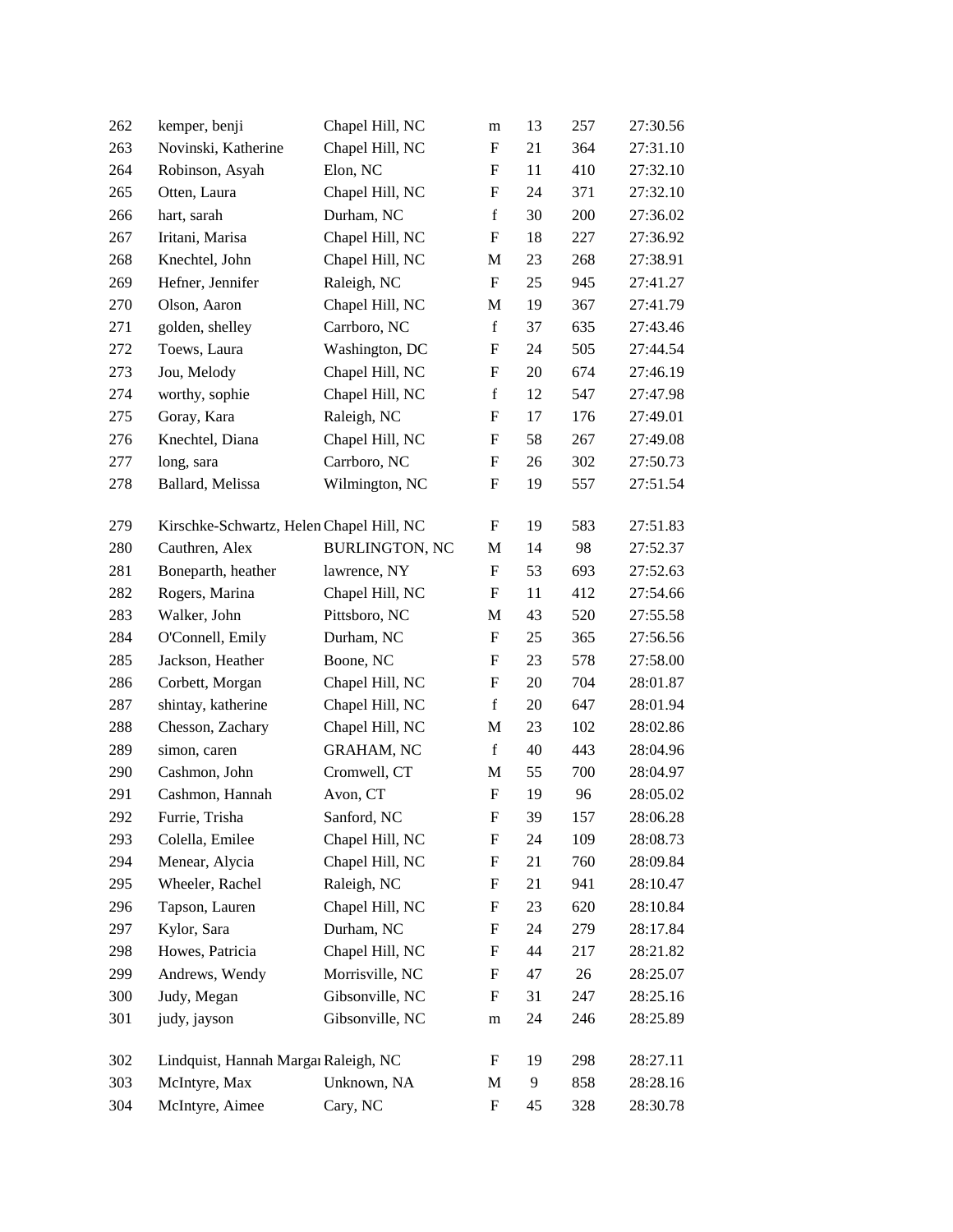| 305 | Green, Stephanie     | <b>BURLINGTON, NC</b> | F                         | 39 | 181 | 28:30.78 |
|-----|----------------------|-----------------------|---------------------------|----|-----|----------|
| 306 | Johnson, Nancy       | Greenville, NC        | F                         | 42 | 239 | 28:32.78 |
| 307 | Moya, Brian          | Unknown, NA           | M                         | 21 | 897 | 28:35.91 |
| 308 | Jones, Robert        | Durham, NC            | M                         | 63 | 243 | 28:36.87 |
| 309 | sandusky, bryn       | Carrboro, NC          | M                         | 35 | 427 | 28:40.52 |
| 310 | Knaven, Baptist      | Carrboro, NC          | M                         | 45 | 265 | 28:41.91 |
| 311 | Knox, Beth           | Chapel Hill, NC       | F                         | 25 | 749 | 28:43.21 |
| 312 | Moroney, Beth        | Chapel Hill, NC       | F                         | 20 | 764 | 28:43.21 |
| 313 | Cox, Bragg           | Cary, NC              | M                         | 55 | 899 | 28:45.68 |
| 314 | Talbot, Jennifer     | Cary, NC              | $\boldsymbol{\mathrm{F}}$ | 56 | 900 | 28:45.88 |
| 315 | Rich, Emily          | Chapel Hill, NC       | $\mathbf F$               | 20 | 405 | 28:46.24 |
| 316 | Tracy, Emily         | Apex, NC              | F                         | 19 | 809 | 28:47.40 |
| 317 | Tyler, Dan           | Durham, NC            | M                         | 29 | 511 | 28:47.91 |
| 318 | Carter, James        | Durham, NC            | $\boldsymbol{\mathrm{F}}$ | 49 | 698 | 28:48.19 |
| 319 | Smithson, Rachel     | Chapel Hill, NC       | F                         | 21 | 456 | 28:48.90 |
| 320 | Rothwell, Rebecca    | Columbia, MD          | $\mathbf F$               | 21 | 418 | 28:48.93 |
| 321 | Koester, Ruth        | <b>BURLINGTON, NC</b> | F                         | 45 | 274 | 28:48.96 |
| 322 | parks, andrea        | Raleigh, NC           | $\mathbf f$               | 23 | 606 | 28:50.12 |
| 323 | Pitser, David        | Charlotte, NC         | M                         | 49 | 385 | 28:50.23 |
| 324 | DiFranco, Ryan       | Denver, CO            | M                         | 24 | 126 | 28:51.59 |
| 325 | Ostrowski, Rachael   | Raleigh, NC           | F                         | 24 | 370 | 28:52.48 |
| 326 | Shaffer, Susan       | Chapel Hill, NC       | F                         | 51 | 662 | 28:52.52 |
| 327 | Contat, Justin       | Chapel Hill, NC       | M                         | 26 | 566 | 28:53.13 |
| 328 | Blunk, John          | Chapel Hill, NC       | M                         | 54 | 63  | 28:54.20 |
| 329 | Wayson, George       | Durham, NC            | M                         | 49 | 819 | 28:54.50 |
| 330 | Velazquez, Amanda    | Springfield, IL       | F                         | 23 | 518 | 28:56.73 |
| 331 | Peterson, Cammie     | Chapel Hill, NC       | F                         | 30 | 894 | 29:00.19 |
| 332 | Labbato, Nicole      | Cary, NC              | F                         | 29 | 280 | 29:03.15 |
| 333 | North, David         | Chapel Hill, NC       | M                         | 56 | 597 | 29:03.26 |
| 334 | Sellers, Amanda      | Chapel Hill, NC       | $\boldsymbol{F}$          | 24 | 791 | 29:05.22 |
| 335 | Westafer, Lauren     | Davie, FL             | $\boldsymbol{\mathrm{F}}$ | 26 | 536 | 29:05.33 |
| 336 | Stimpson, Katherine  | Greensboro, NC        | F                         | 24 | 476 | 29:06.11 |
| 337 | Greenlee, Miriam     | Chapel Hill, NC       | F                         | 20 | 182 | 29:06.81 |
| 338 | North, Paul          | Chapel Hill, NC       | М                         | 25 | 599 | 29:06.97 |
| 339 | Hollowell, Katie     | Chapel Hill, NC       | F                         | 12 | 741 | 29:08.45 |
| 340 | Abrams, Leah         | Chapel Hill, NC       | F                         | 12 | 12  | 29:13.33 |
| 341 | Sinkus, Eli          | Chapel Hill, NC       | M                         | 23 | 448 | 29:17.48 |
| 342 | Sutherland, Katie    | Chapel Hill, NC       | F                         | 24 | 491 | 29:17.49 |
| 343 | Sutherland, Joel     | Chapel Hill, NC       | M                         | 25 | 490 | 29:18.49 |
| 344 | Cook, Edward         | Charlotte, NC         | M                         | 57 | 114 | 29:21.56 |
| 345 | Lynch, John          | Raleigh, NC           | M                         | 53 | 754 | 29:22.90 |
| 346 | Lynch, Christina     | Chapel Hill, NC       | F                         | 21 | 305 | 29:22.99 |
| 347 | Eklund, Brika        | Chapel Hill, NC       | F                         | 26 | 134 | 29:24.84 |
| 348 | Zakrzewski, December | Kenly, NC             | F                         | 23 | 551 | 29:26.82 |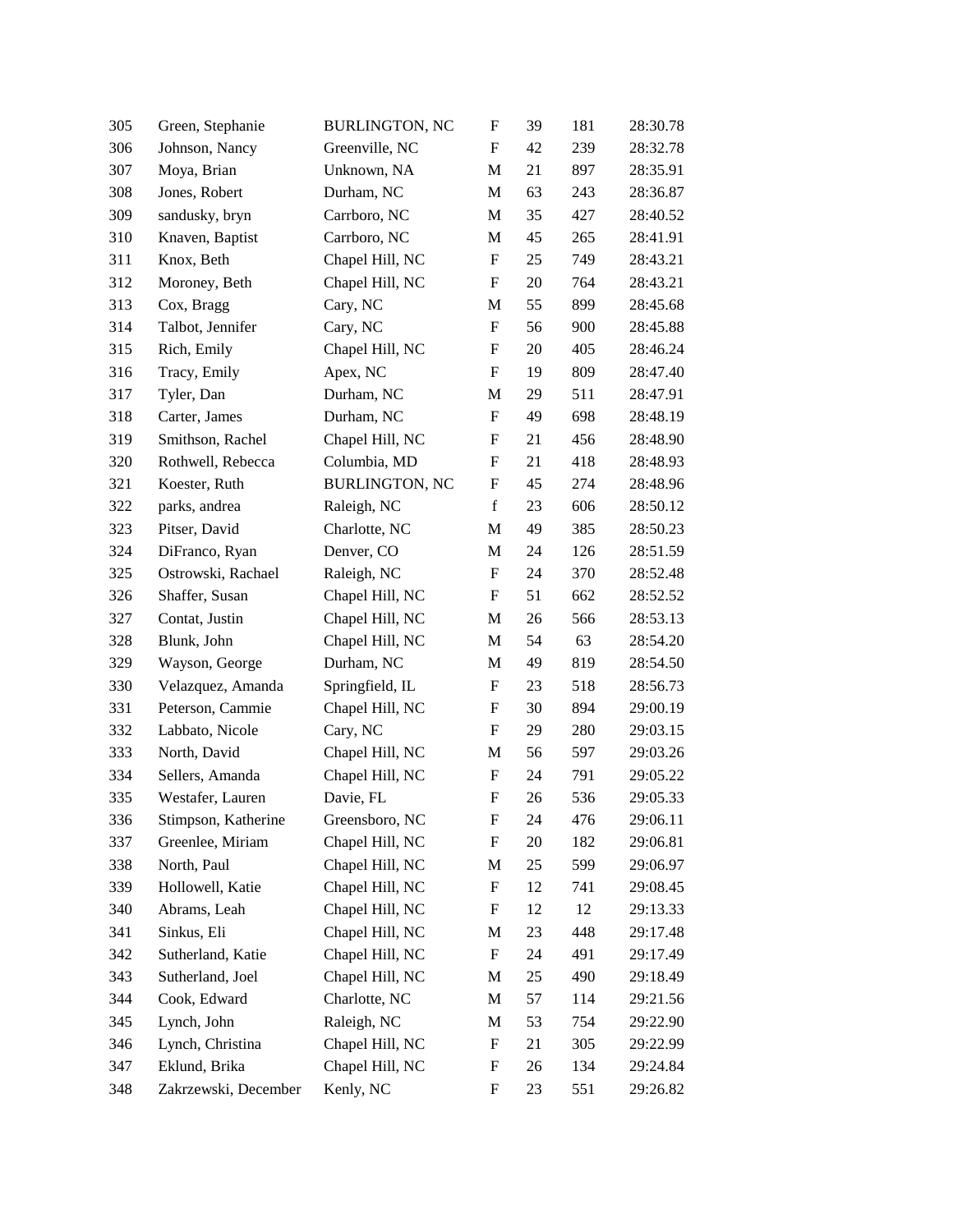| 350<br>351<br>352 | Grahn, Melissa<br>Edwards, Emily<br>smyre, bonnie<br>Bruno, Elizabeth | Cary, NC<br>Selma, NC<br>Chapel Hill, NC | F<br>F                    | 35<br>19 | 178<br>132 | 29:26.90<br>29:31.99 |
|-------------------|-----------------------------------------------------------------------|------------------------------------------|---------------------------|----------|------------|----------------------|
|                   |                                                                       |                                          |                           |          |            |                      |
|                   |                                                                       |                                          |                           |          |            |                      |
|                   |                                                                       |                                          | $\mathbf f$               | 36       | 457        | 29:34.03             |
| 353               |                                                                       | Chapel Hill, NC                          | F                         | 45       | 76         | 29:37.80             |
| 354               | white, carmen                                                         | Whitsett, NC                             | $\mathbf f$               | 38       | 537        | 29:40.93             |
| 355               | Snyder, Philip                                                        | Chapel Hill, NC                          | M                         | 19       | 460        | 29:42.44             |
| 356               | Morris, Jacob                                                         | Durham, NC                               | M                         | 29       | 347        | 29:44.68             |
| 357               | Horn, Pat                                                             | Durham, NC                               | M                         | 33       | 658        | 29:45.63             |
| 358               | liles, jamie                                                          | Clayton, NC                              | M                         | 33       | 296        | 29:46.52             |
| 359               | Golding, Julie                                                        | Raleigh, NC                              | ${\rm F}$                 | 23       | 170        | 29:52.89             |
| 360               | Keys, Brandy                                                          | Durham, NC                               | F                         | 23       | 259        | 29:53.10             |
| 361               | Maynor, Billy                                                         | Holly Springs, NC                        | M                         | 47       | 319        | 29:56.23             |
| 362               | Morris, Penny                                                         | Durham, NC                               | ${\rm F}$                 | 51       | 349        | 29:59.80             |
| 363               | Leggett, gabriela                                                     | Chapel Hill, NC                          | $\mathbf f$               | 27       | 632        | 30:00.80             |
| 364               | Melvin, Melissa                                                       | Raleigh, NC                              | ${\bf F}$                 | 29       | 330        | 30:06.65             |
| 365               | wendover, kristen                                                     | Chapel Hill, NC                          | $\mathbf f$               | 22       | 533        | 30:07.47             |
| 366               | Manuli, David                                                         | Greensboro, NC                           | M                         | 38       | 313        | 30:10.26             |
| 367               | Spencer, Tracey                                                       | DURHAM, NC                               | ${\rm F}$                 | 25       | 466        | 30:10.94             |
| 368               | Davis, Leslie                                                         | Chapel Hill, NC                          | F                         | 39       | 708        | 30:15.53             |
| 369               | Hicks, Brad                                                           | Mebane, NC                               | M                         | 28       | 737        | 30:16.72             |
| 370               | Hicks, Melissa                                                        | Mebane, NC                               | F                         | 21       | 738        | 30:16.78             |
| 371               | Johns, Darline                                                        | Chapel Hill, NC                          | F                         | 39       | 237        | 30:17.18             |
| 372               | Kryczkowski, Shana                                                    | Jacksonville, NC                         | $\boldsymbol{\mathrm{F}}$ | 20       | 277        | 30:18.74             |
| 373               | Martin, DG                                                            | Chapel Hill, NC                          | M                         | 70       | 829        | 30:19.15             |
| 374               | Lucas, Anne                                                           | Chapel Hill, NC                          | ${\rm F}$                 | 18       | 753        | 30:22.01             |
| 375               | Lucas, Emily                                                          | Chapel Hill, NC                          | F                         | 20       | 304        | 30:22.01             |
| 376               | Brock, Alanna                                                         | Chapel Hill, NC                          | F                         | 24       | $70\,$     | 30:24.68             |
| 377               | Shaw, Kathy                                                           | Chapel Hill, NC                          | $\boldsymbol{\mathrm{F}}$ | 40       | 439        | 30:25.11             |
| 378               | Byrnes, Brenden                                                       | Chapel Hill, NC                          | M                         | 25       | 85         | 30:31.36             |
| 379               | Chilukuri, Mohan                                                      | Chapel Hill, NC                          | m                         | 53       | 837        | 30:31.99             |
| 380               | Byrnes, Arpita                                                        | Chapel Hill, NC                          | $\mathbf F$               | 26       | 84         | 30:31.99             |
| 381               | Huff, Bryan                                                           | Youngsville, NC                          | M                         | 33       | 221        | 30:36.73             |
| 382               | Owens, Richard                                                        | Chapel Hill, NC                          | M                         | 67       | 880        | 30:38.81             |
| 383               | Irby, Jay                                                             | Raleigh, NC                              | M                         | 37       | 743        | 30:39.32             |
| 384               | Schake, Jennifer                                                      | Durham, NC                               | ${\rm F}$                 | 30       | 670        | 30:39.32             |
| 385               | LaBorde, Kimberly                                                     | Chapel Hill, NC                          | F                         | 30       | 281        | 30:40.67             |
| 386               | Tyler, Addison                                                        | Raleigh, NC                              | F                         | 15       | 811        | 30:48.81             |
| 387               | Hudson, Tara                                                          | <b>GRAHAM, NC</b>                        | F                         | 32       | 220        | 30:49.27             |
| 388               | Kanoy, Rick                                                           | winston-salem, nc                        | М                         | 60       | 252        | 30:54.76             |
| 389               | Palacios, Michelle                                                    | Chapel Hill, NC                          | $\boldsymbol{\mathrm{F}}$ | 24       | 605        | 30:59.69             |
| 390               | Shaffer, Don                                                          | Chapel Hill, NC                          | M                         | 54       | 663        | 31:03.19             |
| 391               | Skiver, Lisa                                                          | Cary, NC                                 | F                         | 20       | 449        | 31:03.79             |
| 392               | McCann, Michael                                                       | Dudley, NC                               | M                         | 55       | 326        | 31:05.49             |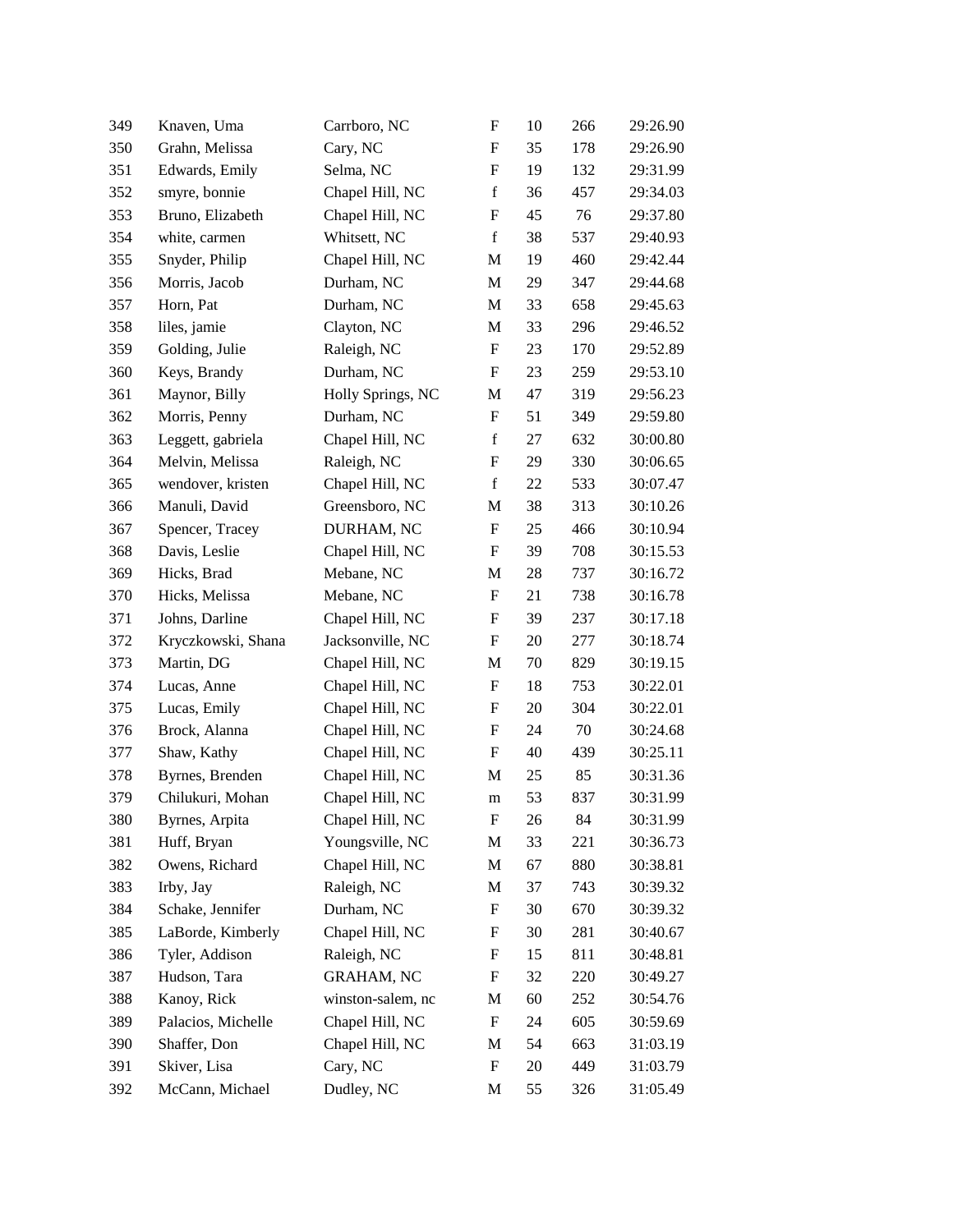| 393 | Reiter, Audra        | CARY, NC          | ${\rm F}$                 | 20 | 401 | 31:05.93 |
|-----|----------------------|-------------------|---------------------------|----|-----|----------|
| 394 | Nasuti, Christina    | Unknown, NA       | $\boldsymbol{\mathrm{F}}$ | 20 | 359 | 31:06.36 |
| 395 | Phillips, Brian      | Chapel Hill, NC   | M                         | 20 | 771 | 31:06.49 |
| 396 | Moore, Amelia        | Chapel Hill, NC   | F                         | 21 | 342 | 31:08.21 |
| 397 | Ciompi, Laura        | Carrboro, NC      | ${\bf F}$                 | 23 | 703 | 31:08.67 |
| 398 | Spring, Kaitlin      | Chapel Hill, NC   | $\boldsymbol{\mathrm{F}}$ | 23 | 468 | 31:10.37 |
| 399 | Raven, Ryan          | Hope Mills, NC    | M                         | 20 | 398 | 31:11.37 |
| 400 | Guy, Emily           | Chapel Hill, NC   | ${\rm F}$                 | 18 | 186 | 31:12.37 |
| 401 | read, emily          | Greensboro, NC    | $\mathbf f$               | 55 | 399 | 31:13.39 |
| 402 | Hall, Brandi         | Erwin, NC         | $\boldsymbol{\mathrm{F}}$ | 20 | 574 | 31:13.52 |
| 403 | Hehenberger, Tom     | Carrboro, NC      | M                         | 45 | 207 | 31:19.38 |
| 404 | Black, Robert        | Chapel Hill, NC   | M                         | 19 | 949 | 31:20.72 |
| 405 | Brody, Nora          | Chapel Hill, NC   | F                         | 21 | 72  | 31:21.14 |
| 406 | Guge, Seth           | Unknown, NA       | M                         | 21 | 648 | 31:22.19 |
| 407 | Mabry, Hannah        | Winston Salem, NC | $\boldsymbol{\mathrm{F}}$ | 19 | 306 | 31:23.02 |
| 408 | Prentice, Matthew    | Carrboro, NC      | M                         | 30 | 828 | 31:23.68 |
| 409 | Bottoms, Trent       | Rural Hall, NC    | M                         | 18 | 66  | 31:23.91 |
| 410 | Tokarev, Rufina      | Unknown, NA       | F                         | 21 | 680 | 31:25.71 |
| 411 | Little, Susan        | CARY, NC          | $\mathbf F$               | 54 | 589 | 31:26.35 |
| 412 | Lowe-Skillern, Zan   | DURHAM, NC        | M                         | 18 | 856 | 31:28.04 |
| 413 | Ivie, Preston        | RALEIGH, NC       | M                         | 28 | 229 | 31:28.27 |
| 414 | Lowe-Skillern, Robin | DURHAM, NC        | F                         | 15 | 857 | 31:28.41 |
| 415 | prohaska, pia        | Cary, NC          | F                         | 46 | 775 | 31:29.82 |
| 416 | Kelchner, Dave       | Chapel Hill, NC   | M                         | 56 | 256 | 31:30.53 |
| 417 | Smith, Muriel        | Chapel Hill, NC   | $\mathbf F$               | 21 | 454 | 31:31.77 |
| 418 | Weaver, Elizabeth    | Chapel Hill, NC   | $\boldsymbol{\mathrm{F}}$ | 21 | 821 | 31:32.73 |
| 419 | King, Stephen        | Hillsborough, NC  | M                         | 32 | 262 | 31:35.35 |
| 420 | Farley, Matthew      | Chapel Hill, NC   | M                         | 18 | 141 | 31:35.75 |
| 421 | White, Brittany      | Raleigh, NC       | $\boldsymbol{F}$          | 24 | 625 | 31:40.75 |
| 422 | Kale, Angela         | Winston-Salem, NC | $\mathbf F$               | 24 | 581 | 31:42.26 |
| 423 | Weller, Sarah        | Chapel Hill, NC   | ${\bf F}$                 | 23 | 532 | 31:45.98 |
| 424 | Smith, Douglas       | Durham, NC        | M                         | 39 | 453 | 31:46.36 |
| 425 | Hughes, Abigale      | Raleigh, NC       | F                         | 11 | 223 | 31:46.62 |
| 426 | Davidson, Jean       | Carrboro, NC      | F                         | 27 | 567 | 31:47.85 |
| 427 | Filossof, Yael       | Chapel Hill, NC   | F                         | 23 | 143 | 31:49.54 |
| 428 | McManus, Mary        | Chapel Hill, NC   | $\mathbf F$               | 21 | 594 | 31:50.05 |
| 429 | Varga, Dan           | Raleigh, NC       | M                         | 24 | 883 | 31:51.54 |
| 430 | Strein, Alicia       | Chapel Hill, NC   | F                         | 23 | 479 | 31:52.54 |
| 431 | Graff, Caroline      | Chapel Hill, NC   | F                         | 27 | 177 | 31:53.41 |
| 432 | Valgardson, Ashley   | Chapel Hill, NC   | $\mathbf F$               | 27 | 516 | 31:54.80 |
| 433 | Greenlee, William    | Chapel Hill, NC   | M                         | 64 | 183 | 31:58.62 |
| 434 | Stutts, Juliet       | Rocky Mount, NC   | F                         | 36 | 481 | 31:59.73 |
| 435 | Jacak, Ron           | Carrboro, NC      | M                         | 30 | 577 | 32:00.56 |
| 436 | Seawell, Jaimie      | Durham, NC        | F                         | 24 | 435 | 32:04.33 |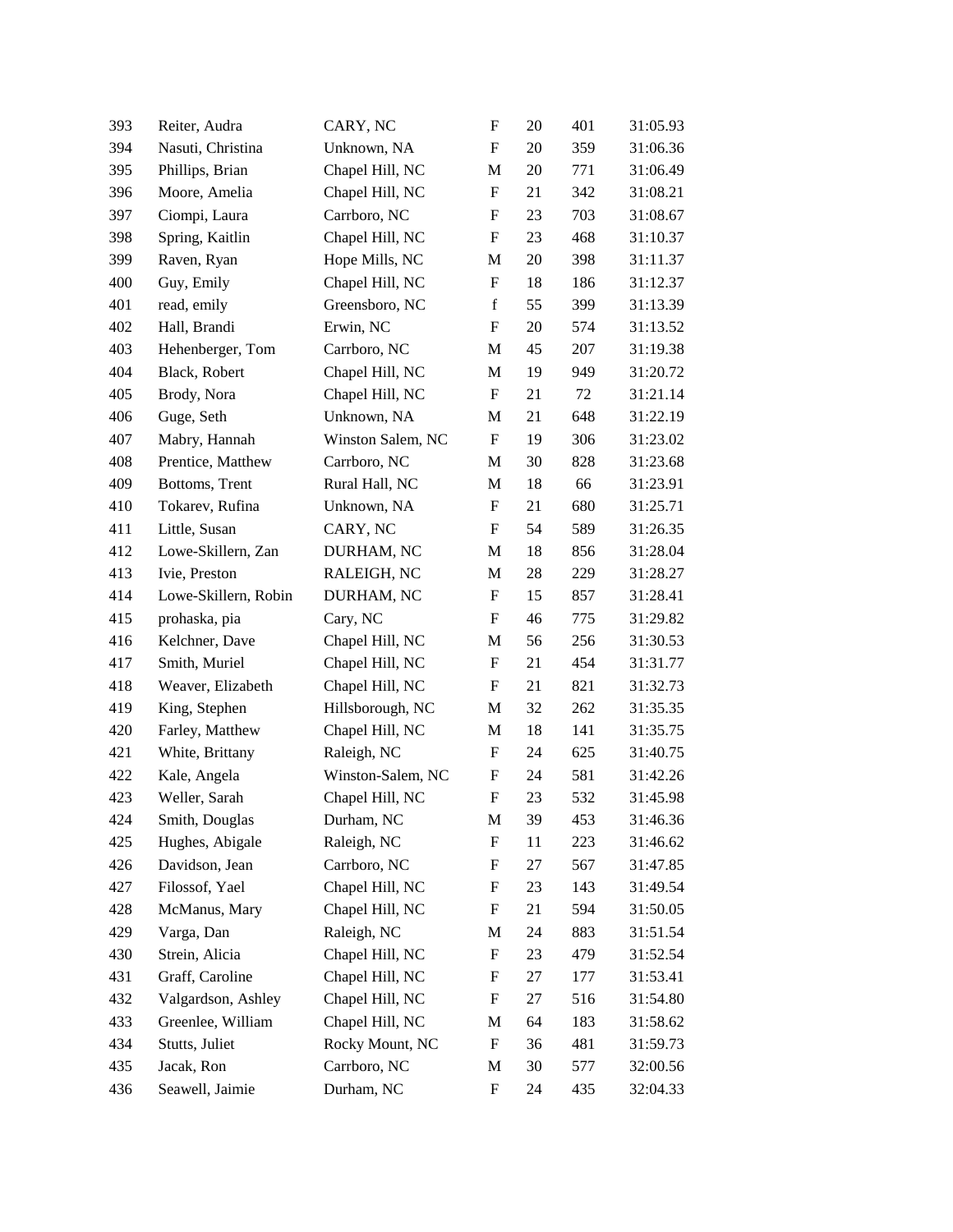| 437 | Phipps, Chelsea      | Sylva, NC             | $\boldsymbol{\mathrm{F}}$ | 19 | 382 | 32:05.33 |
|-----|----------------------|-----------------------|---------------------------|----|-----|----------|
| 438 | Moore, Heather       | Raleigh, NC           | ${\bf F}$                 | 23 | 343 | 32:05.64 |
| 439 | Hrudka, Molly        | Chapel Hill, NC       | F                         | 19 | 218 | 32:06.27 |
| 440 | Perry, Sara          | Chapel Hill, NC       | ${\rm F}$                 | 19 | 379 | 32:06.70 |
| 441 | Barnes, Glenn        | <b>GRAHAM, NC</b>     | M                         | 33 | 39  | 32:07.71 |
| 442 | Soker, Noam          | Chapel Hill, NC       | ${\bf F}$                 | 18 | 461 | 32:07.83 |
| 443 | McBride, Brittany    | Chapel Hill, NC       | F                         | 26 | 324 | 32:08.96 |
| 444 | Taylor, Natalie      | Raleigh, NC           | F                         | 22 | 622 | 32:09.41 |
| 445 | Powers, Bill         | Chapel Hill, NC       | M                         | 76 | 664 | 32:11.35 |
| 446 | Farrell, Breada      | Chapel Hill, NC       | F                         | 19 | 569 | 32:15.91 |
| 447 | Kuonen, Sarah        | Chapel Hill, NC       | F                         | 21 | 751 | 32:16.28 |
| 448 | Schwartz, Alyssa     | Chapel Hill, NC       | F                         | 20 | 432 | 32:19.42 |
| 449 | Lampkin, Leigh-Ann   | Chapel Hill, NC       | F                         | 21 | 285 | 32:21.90 |
| 450 | Boyette, Jordan      | Greensboro, NC        | M                         | 42 | 68  | 32:25.72 |
| 451 | Jackson, Sue         | Chapel Hill, NC       | F                         | 45 | 233 | 32:26.32 |
| 452 | Pulsifer, Grace      | Chapel Hill, NC       | F                         | 19 | 871 | 32:26.62 |
| 453 | Gerhard, Chelsea     | Chapel Hill, NC       | F                         | 21 | 167 | 32:27.08 |
| 454 | Bell, Kylie          | RALEIGH, NC           | F                         | 24 | 47  | 32:28.43 |
| 455 | Williams, Greg       | Greensboro, NC        | M                         | 44 | 543 | 32:28.43 |
| 456 | Nuzum, Ashley        | Chapel Hill, NC       | F                         | 18 | 600 | 32:28.89 |
| 457 | Porter, Kristie      | Durham, NC            | F                         | 34 | 391 | 32:29.29 |
| 458 | Arnel, Tom           | Carrboro, NC          | M                         | 47 | 30  | 32:33.07 |
| 459 | Dulaney, Chelsey     | Vale, NC              | F                         | 18 | 850 | 32:34.19 |
| 460 | Tinling, Melissa     | Chapel Hill, NC       | F                         | 21 | 503 | 32:35.02 |
| 461 | Cook, Emily          | Montgomery Village, M | F                         | 24 | 115 | 32:35.58 |
| 462 | Garcia, Barbara      | Sanford, NC           | $\mathbf F$               | 60 | 162 | 32:38.55 |
| 463 | Zimmerman, Jillian   | Chapel Hill, NC       | F                         | 18 | 661 | 32:39.55 |
| 464 | Mason, Caitlin       | Chapel Hill, NC       | F                         | 18 | 317 | 32:43.42 |
| 465 | McGee, Jamie         | Leesburg, VA          | F                         | 18 | 593 | 32:44.17 |
| 466 | Camitta, Christopher | Durham, NC            | M                         | 11 | 87  | 32:45.06 |
| 467 | Wayson, Jennifer     | Durham, NC            | $\mathbf F$               | 44 | 820 | 32:45.22 |
| 468 | Marlowe, Cathy       | Durham, NC            | F                         | 45 | 314 | 32:45.29 |
| 469 | Camitta, Michael     | Durham, NC            | M                         | 43 | 88  | 32:45.34 |
| 470 | Little, Katie        | Chapel Hill, NC       | F                         | 21 | 649 | 32:48.61 |
| 471 | Seborowski, Lauren   | Chapel Hill, NC       | F                         | 19 | 789 | 32:55.00 |
| 472 | Walton, Lindsey      | Durham, NC            | F                         | 24 | 816 | 32:56.00 |
| 473 | Thibodean, Michele   | Kitty Hawk, NC        | F                         | 22 | 497 | 32:57.55 |
| 474 | Hughes, Rachel       | laurinburg, NC        | F                         | 21 | 742 | 32:58.55 |
| 475 | Baker, Michael       | Beech Mountain, NC    | M                         | 31 | 35  | 33:00.46 |
| 476 | Wood, Emily          | laurinburg, NC        | F                         | 21 | 546 | 33:01.20 |
| 477 | Tonelli, Christopher | Raleigh, NC           | M                         | 35 | 506 | 33:02.67 |
| 478 | Simpson, Jordan      | Elon, NC              | F                         | 14 | 445 | 33:03.96 |
| 479 | Strang, Brian        | Durham, NC            | M                         | 27 | 477 | 33:08.93 |
| 480 | Lane, Mary           | Carrboro, NC          | F                         | 32 | 287 | 33:17.75 |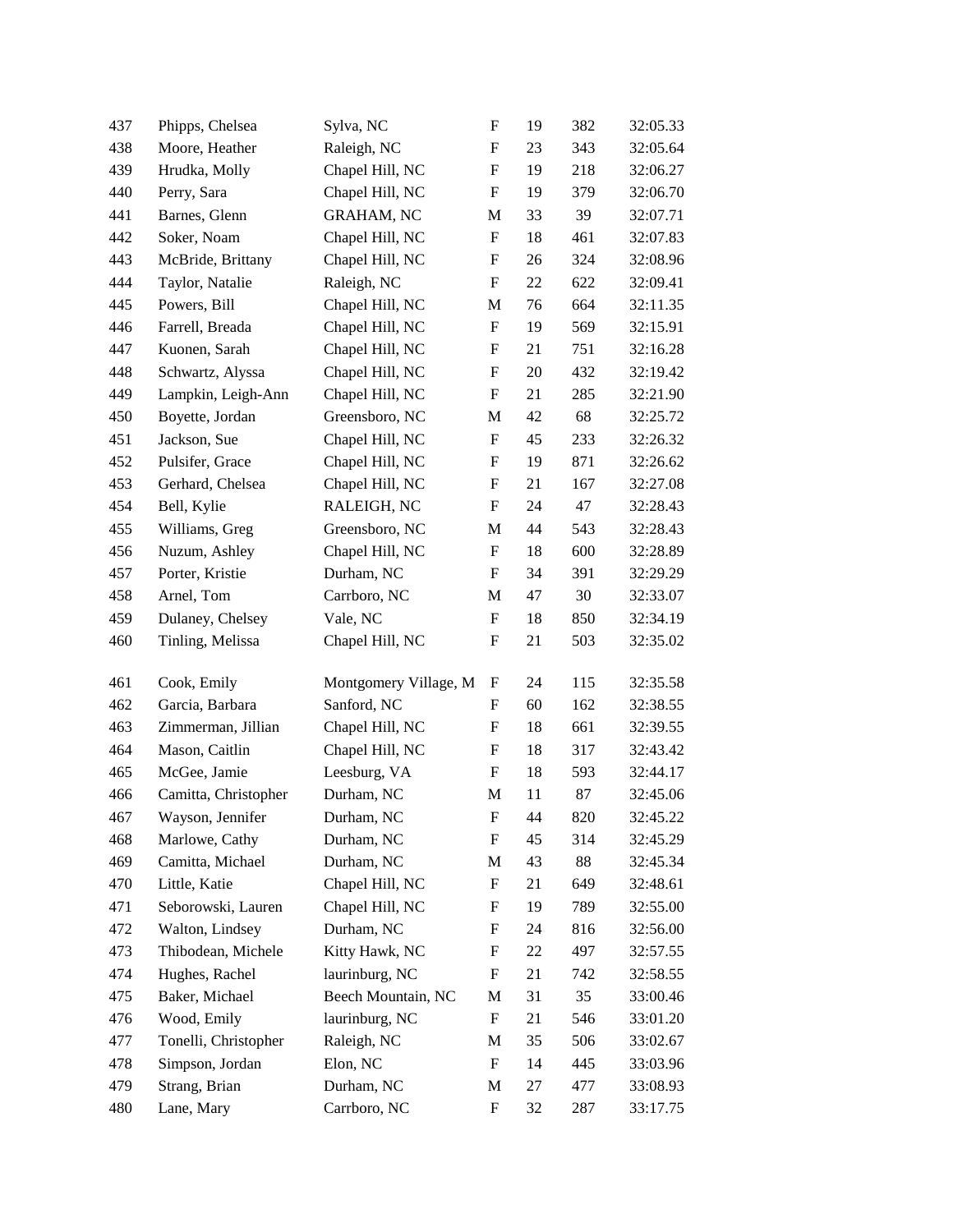| 481 | Helms, Carolyn                            | Raleigh, NC       | $\boldsymbol{\mathrm{F}}$ | 24 | 891 | 33:21.13 |
|-----|-------------------------------------------|-------------------|---------------------------|----|-----|----------|
| 482 | Blomquist, angie                          | Raleigh, NC       | F                         | 29 | 58  | 33:22.80 |
| 483 | Jordahl, Noah                             | Chapel Hill, NC   | M                         | 26 | 244 | 33:22.90 |
| 484 | Pride, Ashley                             | Raleigh, NC       | $\boldsymbol{\mathrm{F}}$ | 27 | 394 | 33:23.22 |
| 485 | Robinson, Robert                          | Chapel Hill, NC   | M                         | 10 | 780 | 33:26.11 |
| 486 | Skrzynia, Cecile                          | Chapel Hill, NC   | $\boldsymbol{\mathrm{F}}$ | 63 | 450 | 33:29.32 |
| 487 | Lovejoy, Carolyn                          | Chapel Hill, NC   | F                         | 24 | 303 | 33:30.26 |
| 488 | Robinson, Nick                            | Chapel Hill, NC   | M                         | 46 | 779 | 33:30.87 |
| 489 | Brodeur, Anna                             | Durham, NC        | $\boldsymbol{\mathrm{F}}$ | 35 | 71  | 33:31.26 |
| 490 | Bell, Joanna                              | Raleigh, NC       | F                         | 22 | 46  | 33:32.26 |
| 491 | Perez, Darlene                            | Cary, NC          | $\boldsymbol{\mathrm{F}}$ | 29 | 376 | 33:40.11 |
| 492 | Higgins, Christopher                      | Carrboro, NC      | M                         | 24 | 211 | 33:45.27 |
| 493 | Marshall, Cindy                           | Chapel Hill, NC   | F                         | 41 | 315 | 33:45.36 |
| 494 | Weeks, Ken                                | Mebane, NC        | M                         | 43 | 530 | 33:51.22 |
| 495 | Lewis, Kathleen                           | Atlanta, GA       | F                         | 55 | 294 | 33:55.47 |
| 496 | Bolick, Jan                               | Chapel Hill, NC   | $\boldsymbol{\mathrm{F}}$ | 54 | 560 | 33:55.47 |
| 497 | Kelch, William                            | Knoxville, TN     | M                         | 65 | 255 | 34:01.48 |
| 498 | Sander, Cathi                             | Durham, NC        | $\mathbf f$               | 34 | 906 | 34:04.58 |
| 499 | Savignano, Alison                         | Chapel Hill, NC   | $\boldsymbol{\mathrm{F}}$ | 22 | 428 | 34:04.98 |
| 500 | Hofmann, Catherine                        | Unknown, NA       | F                         | 22 | 215 | 34:07.23 |
| 501 | Overton, Amy                              | Chapel Hill, NC   | $\boldsymbol{\mathrm{F}}$ | 21 | 676 | 34:09.05 |
| 502 | Madden, Elisabeth                         | Chapel Hill, NC   | F                         | 22 | 308 | 34:11.57 |
| 503 | Morris, Pamela                            | Durham, NC        | F                         | 27 | 348 | 34:13.51 |
| 504 | Saksa, Paul                               | Unknown, NA       | M                         | 58 | 831 | 34:14.57 |
| 505 | Fleming, Denise                           | Durham, NC        | F                         | 49 | 149 | 34:17.28 |
| 506 | simpson, hunter                           | Elon, NC          | $\mathbf f$               | 10 | 444 | 34:18.22 |
| 507 | Wertley-Rotenberry, Julia Chapel Hill, NC |                   | F                         | 39 | 822 | 34:31.40 |
| 508 | garcia, emma                              | Durham, NC        | $\mathbf f$               | 25 | 163 | 34:31.74 |
| 509 | Forman, Tony                              | Greensboro, NC    | M                         | 14 | 154 | 34:51.07 |
| 510 | Mazzocchi, Megan                          | Chapel Hill, NC   | $\boldsymbol{\mathrm{F}}$ | 50 | 646 | 35:02.07 |
| 511 | Alicie, Kimberly                          | Fuquay-Varina, NC | F                         | 32 | 21  | 35:03.14 |
| 512 | Forman, Anthony                           | Greensboro, NC    | M                         | 50 | 153 | 35:12.34 |
| 513 | Arant, Mae                                | Chapel Hill, NC   | F                         | 41 | 29  | 35:17.81 |
| 514 | Plummer, Ashlee                           | Raleigh, NC       | $\boldsymbol{F}$          | 20 | 388 | 35:35.20 |
| 515 | Ault, Bruce                               | Cincinnati, OH    | М                         | 62 | 31  | 35:35.23 |
| 516 | Harver, Emma                              | Unknown, NA       | $\boldsymbol{\mathrm{F}}$ | 19 | 202 | 35:35.58 |
| 517 | Plummer, Rachel                           | Chapel Hill, NC   | F                         | 21 | 389 | 35:35.81 |
| 518 | Sonderman, Sara                           | Wilmington, NC    | F                         | 19 | 463 | 35:36.50 |
| 519 | Potter, Jennifer                          | Roxboro, NC       | F                         | 37 | 844 | 35:41.05 |
| 520 | Joy, Chloe                                | Chapel Hill, NC   | F                         | 20 | 245 | 35:57.48 |
| 521 | Fynn, Nicola                              | Durham, NC        | F                         | 31 | 947 | 36:06.76 |
| 522 | Clinnin, Kaitlin                          | Chapel Hill, NC   | F                         | 23 | 108 | 36:09.01 |
| 523 | Spitz, Kathleen                           | Chapel Hill, NC   | F                         | 54 | 467 | 36:31.92 |
| 524 | Wilhelm, Susan                            | Morrisville, NC   | F                         | 34 | 541 | 36:34.20 |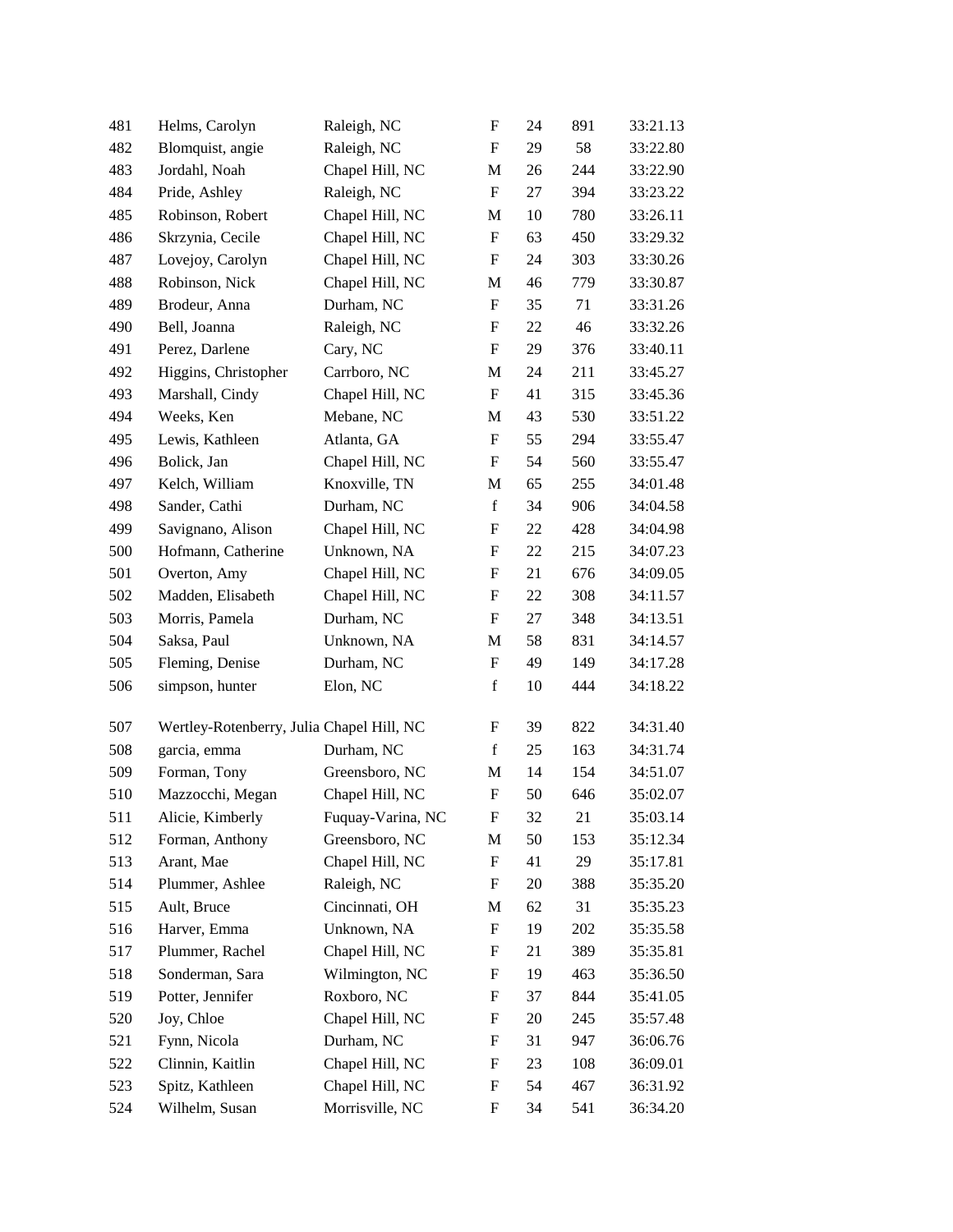| 525 | Sullivan, Joanne     | Raleigh, NC           | F                         | 46 | 483 | 36:50.85 |
|-----|----------------------|-----------------------|---------------------------|----|-----|----------|
| 526 | Carey, Laura         | Mebane, NC            | F                         | 32 | 92  | 36:53.89 |
| 527 | Leitnaker, Mary      | Knoxville, TN         | F                         | 56 | 292 | 36:54.71 |
| 528 | Townsend, Patricia   | Raleigh, NC           | $\boldsymbol{\mathrm{F}}$ | 39 | 507 | 37:00.71 |
| 529 | Madden, Larissa      | Chapel Hill, NC       | F                         | 17 | 310 | 37:02.97 |
| 530 | Yaw, Sharon          | Haw River, NC         | F                         | 45 | 549 | 37:11.11 |
| 531 | Robertson, Jane      | Carrboro, NC          | F                         | 38 | 409 | 37:11.69 |
| 532 | Wells, Reese         | Winston-Salem, NC     | M                         | 19 | 848 | 37:12.92 |
| 533 | Hennings, Summer     | Chapel Hill, NC       | ${\bf F}$                 | 18 | 734 | 37:14.33 |
| 534 | Higgins, Jessica     | Carrboro, NC          | F                         | 23 | 212 | 37:15.86 |
| 535 | Hartmann, Cyndi      | Durham, NC            | F                         | 38 | 201 | 37:21.86 |
| 536 | Lampley, Kevin       | Chapel Hill, NC       | M                         | 18 | 286 | 37:32.86 |
| 537 | Madden, John         | Chapel Hill, NC       | M                         | 58 | 309 | 37:43.86 |
| 538 | Davis, Nancy         | Sylva, NC             | ${\bf F}$                 | 50 | 122 | 38:02.86 |
| 539 | Richey, Susan        | Charlotte, NC         | F                         | 16 | 408 | 38:03.96 |
| 540 | Sherman, Jennifer    | Durham, NC            | F                         | 30 | 612 | 38:04.86 |
| 541 | Sherman, Benjamin    | Durham, NC            | M                         | 30 | 611 | 38:08.58 |
| 542 | Baugh, Brandy        | Clayton, NC           | F                         | 30 | 559 | 38:16.08 |
| 543 | Buckley, Molly       | Carrboro, NC          | F                         | 25 | 80  | 39:02.45 |
| 544 | langston, kathryn    | Rocky Mount, NC       | F                         | 28 | 288 | 39:28.06 |
| 545 | Moffitt, Ryan        | RALEIGH, NC           | M                         | 22 | 341 | 39:28.50 |
| 546 | Lahey, Gordon        | <b>BURLINGTON, NC</b> | M                         | 50 | 283 | 39:29.00 |
| 547 | Lahey, Carter        | RALEIGH, NC           | F                         | 22 | 282 | 39:29.17 |
| 548 | Weeks, Michelle      | Mebane, NC            | F                         | 41 | 531 | 39:30.63 |
| 549 | Steinmetz, Gabriella | Chapel Hill, NC       | F                         | 41 | 472 | 39:32.94 |
| 550 | Murphy, Sophia       | Chapel Hill, NC       | F                         | 8  | 671 | 39:34.94 |
| 551 | Mays, Emily          | Greensboro, NC        | F                         | 27 | 321 | 39:35.88 |
| 552 | Mays, Jan            | Greensboro, NC        | F                         | 54 | 322 | 39:35.92 |
| 553 | Sorrell, Rachelle    | Durham, NC            | F                         | 40 | 464 | 39:38.86 |
| 554 | Corbett, Sharon      | Selma, NC             | F                         | 48 | 117 | 39:40.86 |
| 555 | Thomas, Terri        | Fayetteville, NC      | F                         | 41 | 499 | 39:55.86 |
| 556 | Strang, Rebecca      | Durham, NC            | ${\bf F}$                 | 25 | 478 | 40:05.86 |
| 557 | Gallagher, Ed        | Wilmington, NC        | M                         | 61 | 158 | 40:32.86 |
| 558 | Gallagher, Erica     | Wilmington, NC        | $\boldsymbol{\mathrm{F}}$ | 21 | 159 | 40:38.07 |
| 559 | Gallagher, Sandy     | Wilmington, NC        | $\boldsymbol{F}$          | 61 | 160 | 40:38.21 |
| 560 | Lauer, Wendi         | Apex, NC              | F                         | 36 | 290 | 40:54.49 |
| 561 | Burke, Marcilynn     | Washington, DC        | $\boldsymbol{F}$          | 41 | 81  | 41:57.37 |
| 562 | Ivie, Randy          | Winston Salem, NC     | M                         | 52 | 230 | 42:07.90 |
| 563 | King, English        | Hillsborough, NC      | F                         | 31 | 261 | 42:12.34 |
| 564 | Hayles, Amber        | Raleigh, NC           | F                         | 30 | 205 | 42:26.01 |
| 565 | Abrams, Ben          | Chapel Hill, NC       | M                         | 8  | 10  | 43:37.61 |
| 566 | Jones, Amanda        | Goldsboro, NC         | F                         | 26 | 241 | 43:47.11 |
| 567 | Fincke, Susan        | Virginia Beach, VA    | F                         | 56 | 145 | 43:55.44 |
| 568 | Abrams, Melinda      | Chapel Hill, NC       | ${\bf F}$                 | 45 | 13  | 44:03.11 |